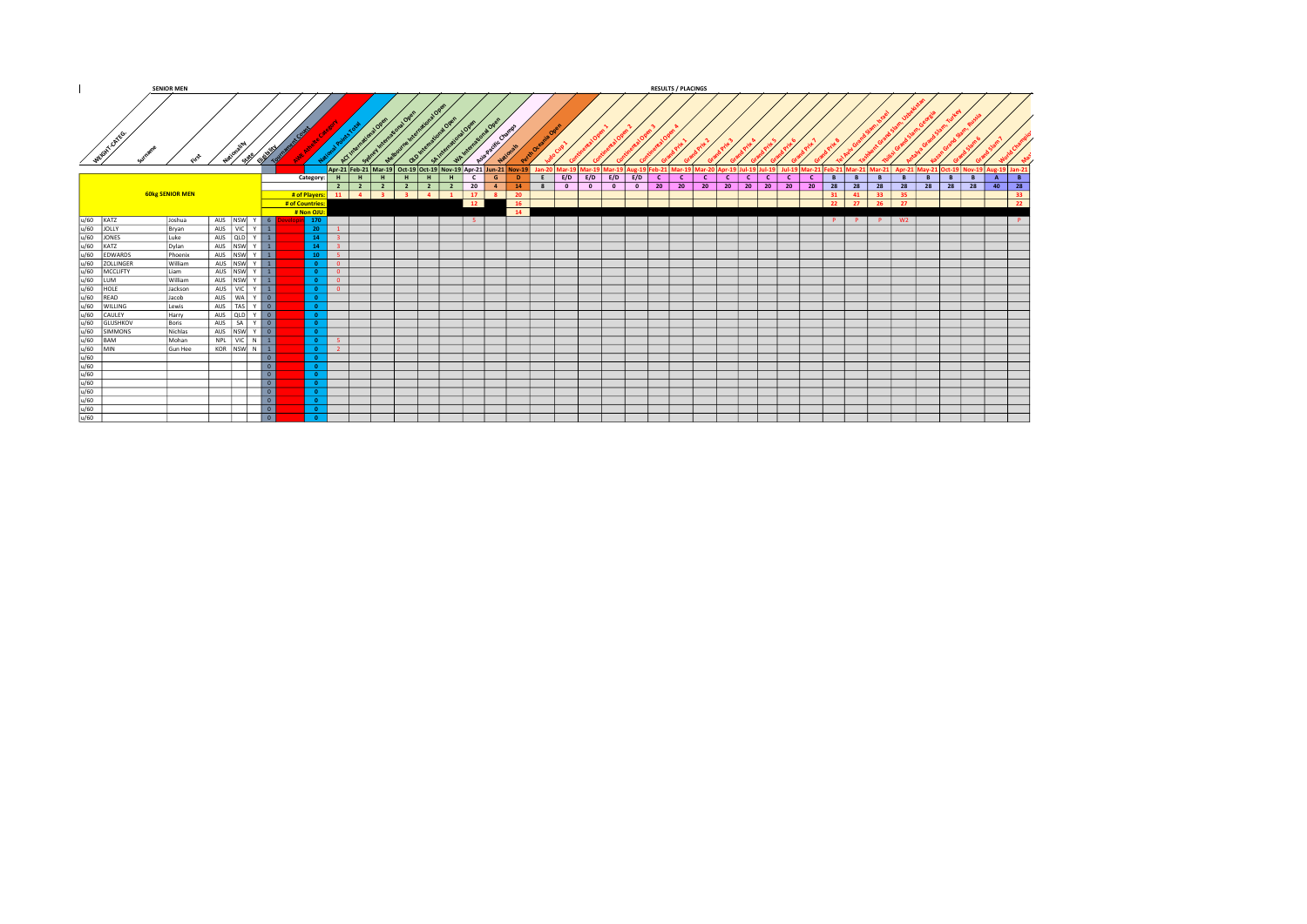|                                                                                                                                                                                                                                                                                                                                                                                                                        | <b>SENIOR MEN</b>      |                                    |                          |                 |                                               |                 |                                  |                                                                |                                   |                                   |              |                            |                                    |                          | <b>RESULTS / PLACINGS</b>       |              |              |                                           |                                       |              |              |    |   |         |    |           |                                                                                                  |    |                 |
|------------------------------------------------------------------------------------------------------------------------------------------------------------------------------------------------------------------------------------------------------------------------------------------------------------------------------------------------------------------------------------------------------------------------|------------------------|------------------------------------|--------------------------|-----------------|-----------------------------------------------|-----------------|----------------------------------|----------------------------------------------------------------|-----------------------------------|-----------------------------------|--------------|----------------------------|------------------------------------|--------------------------|---------------------------------|--------------|--------------|-------------------------------------------|---------------------------------------|--------------|--------------|----|---|---------|----|-----------|--------------------------------------------------------------------------------------------------|----|-----------------|
|                                                                                                                                                                                                                                                                                                                                                                                                                        |                        |                                    |                          |                 |                                               |                 |                                  |                                                                | <b>Tal Open</b><br><b>221 Ope</b> | <b>Longlope</b>                   |              |                            |                                    |                          |                                 |              |              |                                           |                                       |              |              |    |   |         |    |           |                                                                                                  |    |                 |
| WEIGHT CATEGO.                                                                                                                                                                                                                                                                                                                                                                                                         |                        | می<br>مرکزه<br>$\leftrightarrow$   | Eligibility              |                 |                                               | $\sim$          |                                  | $5p^{1/2}$<br>൞                                                | $\eta_{\mu}$                      | Asia Pacific Chan                 |              |                            |                                    |                          |                                 |              |              |                                           |                                       |              |              |    |   |         |    |           |                                                                                                  |    |                 |
|                                                                                                                                                                                                                                                                                                                                                                                                                        |                        |                                    |                          |                 |                                               |                 |                                  | Apr-21 Feb-21 Mar-19 Oct-19 Oct-19 Nov-19 Apr-21 Jun-21 Nov-19 |                                   |                                   |              |                            | Jan-20 Mar-19 Mar-19 Mar-19 Aug-19 |                          |                                 |              |              | Feb-21 Mar-19 Mar-20 Apr-19 Jul-19 Jul-19 |                                       |              |              |    |   |         |    |           | Jul-19   Mar-21   Feb-21   Mar-21   Mar-21   Apr-21   May-21   Oct-19   Nov-19   Aug-19   Jan-21 |    |                 |
|                                                                                                                                                                                                                                                                                                                                                                                                                        |                        |                                    |                          | Category:       |                                               | $H$ $H$         | -н 1<br>H                        | $H$ $H$                                                        |                                   | c l<br>G                          | $\mathbf{D}$ |                            | $E$ $E/D$ $E/D$ $E/D$ $E/D$        |                          | $\lfloor$ C $\lfloor$           | $\mathbf{C}$ | $\mathsf{C}$ | $\mathbf{C}$                              | $\lfloor$ C $\rfloor$<br>$\mathsf{c}$ | $\mathsf{C}$ | $\mathsf{C}$ | B  | B | B       | B  | B         | B<br>B                                                                                           | A  | B               |
|                                                                                                                                                                                                                                                                                                                                                                                                                        |                        |                                    |                          |                 |                                               | $2 \mid 2 \mid$ | $\overline{2}$<br>$\overline{2}$ |                                                                |                                   | $\overline{20}$<br>4 <sup>1</sup> | 14           | $\overline{\phantom{a}}$ 8 | $\overline{\phantom{0}}$           | $\overline{\phantom{0}}$ | $\overline{20}$ $\overline{20}$ |              | $20 \t 20$   |                                           | $20 \mid 20 \mid 20$                  |              | 20           | 28 |   | 28 28   | 28 | $28$ $28$ | 28                                                                                               | 40 | 28              |
|                                                                                                                                                                                                                                                                                                                                                                                                                        | <b>66kg SENIOR MEN</b> |                                    |                          | # of Players:   |                                               | $6 \quad 10$    |                                  | 13 8 8 7                                                       |                                   | $17$ 19                           | 28           |                            |                                    |                          |                                 |              |              |                                           |                                       |              |              |    |   | 35      | 45 |           |                                                                                                  |    | 30 <sub>2</sub> |
|                                                                                                                                                                                                                                                                                                                                                                                                                        |                        |                                    |                          | # of Countries: |                                               |                 |                                  |                                                                |                                   | 13                                | 21           |                            |                                    |                          |                                 |              |              |                                           |                                       |              |              |    |   | 28      | 38 |           |                                                                                                  |    | 17 <sup>2</sup> |
|                                                                                                                                                                                                                                                                                                                                                                                                                        | Nathan                 | AUS NSW Y 4                        |                          | # Non OJU:      |                                               |                 |                                  |                                                                |                                   |                                   | 18           |                            |                                    |                          |                                 |              |              |                                           |                                       |              |              |    |   | $P$ $P$ |    |           |                                                                                                  |    |                 |
|                                                                                                                                                                                                                                                                                                                                                                                                                        |                        | AUS ACT Y 1                        |                          | $\vert$ 100     | $14-14$<br>$-3$                               |                 |                                  |                                                                |                                   | $-5$                              |              |                            |                                    |                          |                                 |              |              |                                           |                                       |              |              |    |   |         |    |           |                                                                                                  |    | P               |
|                                                                                                                                                                                                                                                                                                                                                                                                                        | Kristopher<br>Matthew  | AUS ACT Y 1                        |                          |                 | 14<br>$\overline{\phantom{a}}$ 3              |                 |                                  |                                                                |                                   |                                   |              |                            |                                    |                          |                                 |              |              |                                           |                                       |              |              |    |   |         |    |           |                                                                                                  |    |                 |
|                                                                                                                                                                                                                                                                                                                                                                                                                        | Jack                   | AUS $ ACT Y 1$                     |                          |                 | $\overline{0}$<br>$\overline{0}$              |                 |                                  |                                                                |                                   |                                   |              |                            |                                    |                          |                                 |              |              |                                           |                                       |              |              |    |   |         |    |           |                                                                                                  |    |                 |
|                                                                                                                                                                                                                                                                                                                                                                                                                        | Andrew                 | AUS NSW Y 1                        |                          |                 | $\overline{0}$<br>$\overline{0}$              |                 |                                  |                                                                |                                   |                                   |              |                            |                                    |                          |                                 |              |              |                                           |                                       |              |              |    |   |         |    |           |                                                                                                  |    |                 |
|                                                                                                                                                                                                                                                                                                                                                                                                                        | Patrick                | AUS ACT Y 0                        |                          |                 | $\overline{0}$                                |                 |                                  |                                                                |                                   |                                   |              |                            |                                    |                          |                                 |              |              |                                           |                                       |              |              |    |   |         |    |           |                                                                                                  |    |                 |
|                                                                                                                                                                                                                                                                                                                                                                                                                        | Owen                   | AUS WAY 0                          |                          |                 | $\overline{0}$                                |                 |                                  |                                                                |                                   |                                   |              |                            |                                    |                          |                                 |              |              |                                           |                                       |              |              |    |   |         |    |           |                                                                                                  |    |                 |
|                                                                                                                                                                                                                                                                                                                                                                                                                        | Clancy                 | AUS VIC Y 0                        |                          |                 | $\overline{0}$                                |                 |                                  |                                                                |                                   |                                   |              |                            |                                    |                          |                                 |              |              |                                           |                                       |              |              |    |   |         |    |           |                                                                                                  |    |                 |
|                                                                                                                                                                                                                                                                                                                                                                                                                        | Jason                  | AUS NSW Y 0                        |                          |                 | $\overline{0}$                                |                 |                                  |                                                                |                                   |                                   |              |                            |                                    |                          |                                 |              |              |                                           |                                       |              |              |    |   |         |    |           |                                                                                                  |    |                 |
|                                                                                                                                                                                                                                                                                                                                                                                                                        | Bjorn                  | AUS NSW Y 0                        |                          |                 | $\overline{0}$                                |                 |                                  |                                                                |                                   |                                   |              |                            |                                    |                          |                                 |              |              |                                           |                                       |              |              |    |   |         |    |           |                                                                                                  |    |                 |
|                                                                                                                                                                                                                                                                                                                                                                                                                        | Indra                  | AUS INSW Y 0                       |                          |                 | $\overline{0}$                                |                 |                                  |                                                                |                                   |                                   |              |                            |                                    |                          |                                 |              |              |                                           |                                       |              |              |    |   |         |    |           |                                                                                                  |    |                 |
|                                                                                                                                                                                                                                                                                                                                                                                                                        | Noam                   | AUS VIC Y 0                        |                          |                 | $\bullet$                                     |                 |                                  |                                                                |                                   |                                   |              |                            |                                    |                          |                                 |              |              |                                           |                                       |              |              |    |   |         |    |           |                                                                                                  |    |                 |
|                                                                                                                                                                                                                                                                                                                                                                                                                        | Toshiyuki              | AUS NSW Y 0<br>AUS NSW Y 0         |                          |                 | $\overline{0}$<br>$\overline{0}$              |                 |                                  |                                                                |                                   |                                   |              |                            |                                    |                          |                                 |              |              |                                           |                                       |              |              |    |   |         |    |           |                                                                                                  |    |                 |
|                                                                                                                                                                                                                                                                                                                                                                                                                        | Paddy<br>Luca          | AUS VIC Y 0                        |                          |                 | $\bullet$                                     |                 |                                  |                                                                |                                   |                                   |              |                            |                                    |                          |                                 |              |              |                                           |                                       |              |              |    |   |         |    |           |                                                                                                  |    |                 |
|                                                                                                                                                                                                                                                                                                                                                                                                                        | Callum                 | AUS ACT Y 0                        |                          |                 | $\bullet$                                     |                 |                                  |                                                                |                                   |                                   |              |                            |                                    |                          |                                 |              |              |                                           |                                       |              |              |    |   |         |    |           |                                                                                                  |    |                 |
|                                                                                                                                                                                                                                                                                                                                                                                                                        | Jordan                 | AUS WAY 0                          |                          |                 | $\overline{0}$                                |                 |                                  |                                                                |                                   |                                   |              |                            |                                    |                          |                                 |              |              |                                           |                                       |              |              |    |   |         |    |           |                                                                                                  |    |                 |
|                                                                                                                                                                                                                                                                                                                                                                                                                        | Binh                   | AUS SA Y 0                         |                          |                 | $\Omega$                                      |                 |                                  |                                                                |                                   |                                   |              |                            |                                    |                          |                                 |              |              |                                           |                                       |              |              |    |   |         |    |           |                                                                                                  |    |                 |
|                                                                                                                                                                                                                                                                                                                                                                                                                        | Zach                   | AUS NSW Y 0                        |                          |                 | $\bullet$                                     |                 |                                  |                                                                |                                   |                                   |              |                            |                                    |                          |                                 |              |              |                                           |                                       |              |              |    |   |         |    |           |                                                                                                  |    |                 |
|                                                                                                                                                                                                                                                                                                                                                                                                                        | Sergio                 | AUS   SA   Y   0                   |                          |                 | $\overline{0}$                                |                 |                                  |                                                                |                                   |                                   |              |                            |                                    |                          |                                 |              |              |                                           |                                       |              |              |    |   |         |    |           |                                                                                                  |    |                 |
|                                                                                                                                                                                                                                                                                                                                                                                                                        | Douglas                | AUS VIC Y 0                        |                          |                 |                                               |                 |                                  |                                                                |                                   |                                   |              |                            |                                    |                          |                                 |              |              |                                           |                                       |              |              |    |   |         |    |           |                                                                                                  |    |                 |
|                                                                                                                                                                                                                                                                                                                                                                                                                        | Daniel                 | AUS VIC Y 0                        |                          |                 | $\overline{0}$                                |                 |                                  |                                                                |                                   |                                   |              |                            |                                    |                          |                                 |              |              |                                           |                                       |              |              |    |   |         |    |           |                                                                                                  |    |                 |
|                                                                                                                                                                                                                                                                                                                                                                                                                        | Nelson                 | AUS NSW Y 0                        |                          |                 | $\overline{0}$                                |                 |                                  |                                                                |                                   |                                   |              |                            |                                    |                          |                                 |              |              |                                           |                                       |              |              |    |   |         |    |           |                                                                                                  |    |                 |
|                                                                                                                                                                                                                                                                                                                                                                                                                        | Danny                  | AUS WAY 0                          |                          |                 | $\overline{\mathbf{0}}$                       |                 |                                  |                                                                |                                   |                                   |              |                            |                                    |                          |                                 |              |              |                                           |                                       |              |              |    |   |         |    |           |                                                                                                  |    |                 |
|                                                                                                                                                                                                                                                                                                                                                                                                                        | Yong Voon              | $???$ SA N 1                       |                          |                 | $\bullet$<br>$\overline{2}$<br>$\overline{0}$ |                 |                                  |                                                                |                                   |                                   |              |                            |                                    |                          |                                 |              |              |                                           |                                       |              |              |    |   |         |    |           |                                                                                                  |    |                 |
|                                                                                                                                                                                                                                                                                                                                                                                                                        | Fabian<br>Pedro        | COL   VIC   N   1  <br>BRA NSW N 0 |                          |                 | $\vert 1 \vert$<br>$\bullet$                  |                 |                                  |                                                                |                                   |                                   |              |                            |                                    |                          |                                 |              |              |                                           |                                       |              |              |    |   |         |    |           |                                                                                                  |    |                 |
|                                                                                                                                                                                                                                                                                                                                                                                                                        | Ryuta                  | JPN QLD N 0                        |                          |                 | $\overline{0}$                                |                 |                                  |                                                                |                                   |                                   |              |                            |                                    |                          |                                 |              |              |                                           |                                       |              |              |    |   |         |    |           |                                                                                                  |    |                 |
|                                                                                                                                                                                                                                                                                                                                                                                                                        | Jinhyeok               | KOR NSW N 0                        |                          |                 | $\Omega$                                      |                 |                                  |                                                                |                                   |                                   |              |                            |                                    |                          |                                 |              |              |                                           |                                       |              |              |    |   |         |    |           |                                                                                                  |    |                 |
|                                                                                                                                                                                                                                                                                                                                                                                                                        | William                | RSA WAN 0                          |                          |                 | $\overline{0}$                                |                 |                                  |                                                                |                                   |                                   |              |                            |                                    |                          |                                 |              |              |                                           |                                       |              |              |    |   |         |    |           |                                                                                                  |    |                 |
|                                                                                                                                                                                                                                                                                                                                                                                                                        |                        |                                    | $\overline{\phantom{a}}$ |                 | $\Omega$                                      |                 |                                  |                                                                |                                   |                                   |              |                            |                                    |                          |                                 |              |              |                                           |                                       |              |              |    |   |         |    |           |                                                                                                  |    |                 |
|                                                                                                                                                                                                                                                                                                                                                                                                                        |                        |                                    | 0                        |                 |                                               |                 |                                  |                                                                |                                   |                                   |              |                            |                                    |                          |                                 |              |              |                                           |                                       |              |              |    |   |         |    |           |                                                                                                  |    |                 |
|                                                                                                                                                                                                                                                                                                                                                                                                                        |                        |                                    | 0                        |                 | $\overline{0}$                                |                 |                                  |                                                                |                                   |                                   |              |                            |                                    |                          |                                 |              |              |                                           |                                       |              |              |    |   |         |    |           |                                                                                                  |    |                 |
|                                                                                                                                                                                                                                                                                                                                                                                                                        |                        |                                    | 0                        |                 | $\Omega$                                      |                 |                                  |                                                                |                                   |                                   |              |                            |                                    |                          |                                 |              |              |                                           |                                       |              |              |    |   |         |    |           |                                                                                                  |    |                 |
|                                                                                                                                                                                                                                                                                                                                                                                                                        |                        |                                    | 0                        |                 | $\Omega$                                      |                 |                                  |                                                                |                                   |                                   |              |                            |                                    |                          |                                 |              |              |                                           |                                       |              |              |    |   |         |    |           |                                                                                                  |    |                 |
| $\begin{array}{l} \hline u/\sqrt{66} & \mbox{KATZ} \\ \hline \hline u/\sqrt{66} & \mbox{KARVOD} \\ \hline u/\sqrt{66} & \mbox{D-ARUIMO} \\ \hline u/\sqrt{66} & \mbox{GORGA} \\ \hline u/\sqrt{66} & \mbox{GORGA} \\ \hline u/\sqrt{66} & \mbox{KORBEM} \\ \hline u/\sqrt{66} & \mbox{KORBEM} \\ \hline u/\sqrt{66} & \mbox{KORBEM} \\ \hline u/\sqrt{66} & \mbox{KORBEM} \\ \hline u/\sqrt{66} & \mbox{KORBEM} \\ \h$ |                        |                                    | 0                        |                 | $\mathbf{0}$                                  |                 |                                  |                                                                |                                   |                                   |              |                            |                                    |                          |                                 |              |              |                                           |                                       |              |              |    |   |         |    |           |                                                                                                  |    |                 |
|                                                                                                                                                                                                                                                                                                                                                                                                                        |                        |                                    | $\overline{\phantom{a}}$ |                 | $\overline{0}$                                |                 |                                  |                                                                |                                   |                                   |              |                            |                                    |                          |                                 |              |              |                                           |                                       |              |              |    |   |         |    |           |                                                                                                  |    |                 |
|                                                                                                                                                                                                                                                                                                                                                                                                                        |                        |                                    | 0                        |                 | $\overline{0}$                                |                 |                                  |                                                                |                                   |                                   |              |                            |                                    |                          |                                 |              |              |                                           |                                       |              |              |    |   |         |    |           |                                                                                                  |    |                 |
|                                                                                                                                                                                                                                                                                                                                                                                                                        |                        |                                    | $\overline{\phantom{a}}$ |                 | $\bullet$                                     |                 |                                  |                                                                |                                   |                                   |              |                            |                                    |                          |                                 |              |              |                                           |                                       |              |              |    |   |         |    |           |                                                                                                  |    |                 |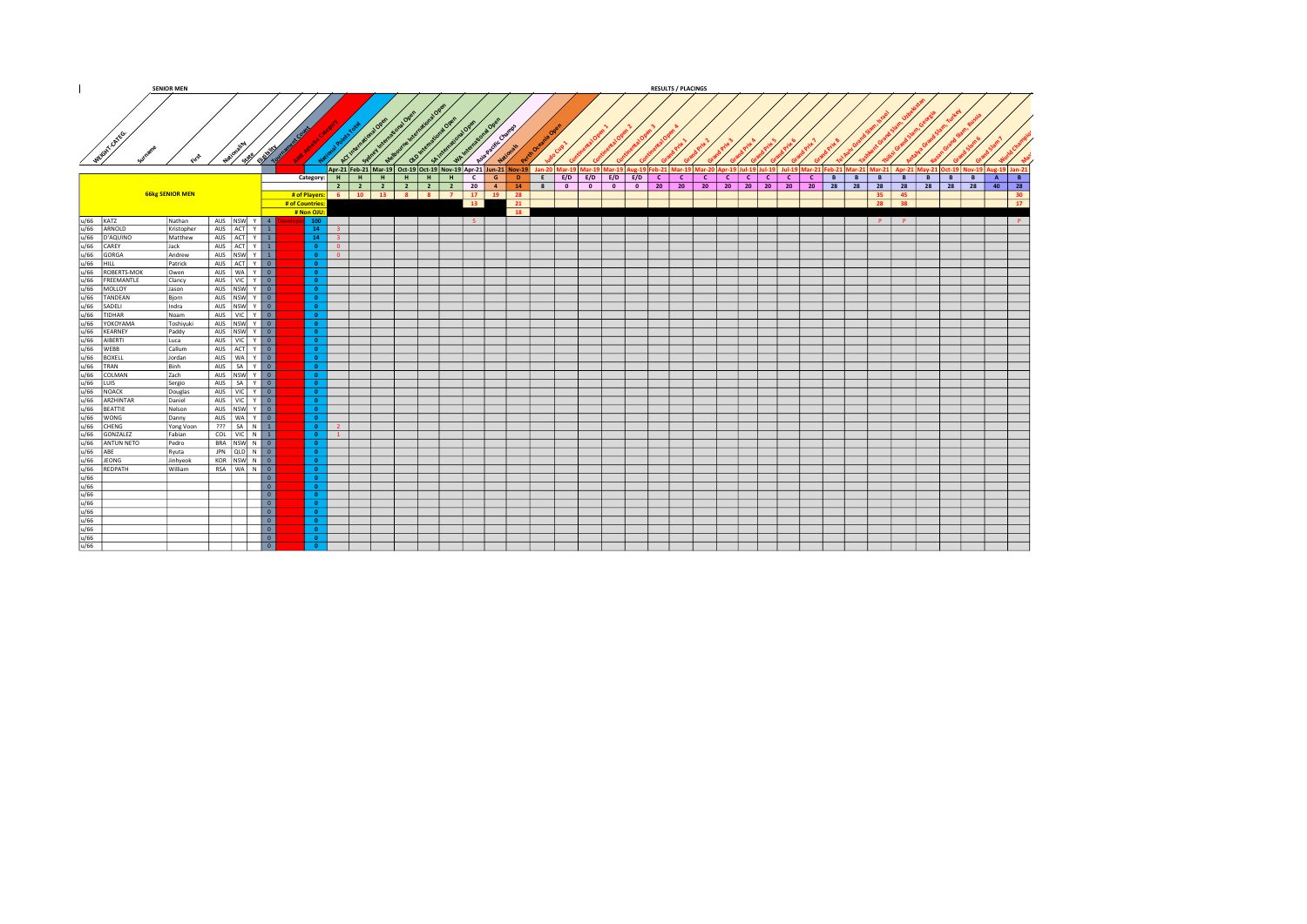|                                                                                                                                                                                                                                                                                                                                                                                                                                            | <b>SENIOR MEN</b> |                                 |                                |                                  |                                     |                         |        |                                                                     |            |                 |                              |             |                   |           |                                                                      | <b>RESULTS / PLACINGS</b> |              |                              |      |              |              |        |          |   |                                                                              |              |
|--------------------------------------------------------------------------------------------------------------------------------------------------------------------------------------------------------------------------------------------------------------------------------------------------------------------------------------------------------------------------------------------------------------------------------------------|-------------------|---------------------------------|--------------------------------|----------------------------------|-------------------------------------|-------------------------|--------|---------------------------------------------------------------------|------------|-----------------|------------------------------|-------------|-------------------|-----------|----------------------------------------------------------------------|---------------------------|--------------|------------------------------|------|--------------|--------------|--------|----------|---|------------------------------------------------------------------------------|--------------|
| WEGAT CATES                                                                                                                                                                                                                                                                                                                                                                                                                                |                   |                                 |                                |                                  |                                     |                         |        |                                                                     |            | $\sqrt{\alpha}$ | <b>HACCHES</b>               |             |                   |           |                                                                      |                           |              |                              |      |              |              |        |          |   |                                                                              |              |
|                                                                                                                                                                                                                                                                                                                                                                                                                                            |                   | Nation Sale                     |                                |                                  | ي                                   |                         |        |                                                                     |            |                 |                              |             |                   |           |                                                                      |                           |              |                              |      |              |              |        |          |   |                                                                              |              |
|                                                                                                                                                                                                                                                                                                                                                                                                                                            |                   |                                 | <b>REA</b>                     |                                  |                                     | GN°                     |        | ്<br>Apr-21 Feb-21 Mar-19 Oct-19 Oct-19 Nov-19 Apr-21 Jun-21 Nov-19 | جما        |                 |                              |             |                   |           | an-20   Mar-19   Mar-19   Mar-19   Aug-19   Feb-21   Mar-19   Mar-21 |                           |              |                              |      |              |              |        |          |   | Jul-19 Mar-21 Feb-21 Mar-21 Mar-21 Apr-21 May-21 Oct-19 Nov-19 Aug-19 Jan-21 |              |
|                                                                                                                                                                                                                                                                                                                                                                                                                                            |                   |                                 |                                | Category: H                      |                                     | H                       | -н - 1 | H<br>H                                                              | H          | c l             | $\mathsf{G}$<br>$\mathbf{D}$ | $E$ $E/D$   | $E/D$ $E/D$ $E/D$ |           | $\lfloor$ c $\lfloor$                                                | $\mathbf{C}$              | $\mathbf{C}$ | $\mathbf{C}$<br>$\mathsf{C}$ | -c l | $\mathbf{C}$ | $\mathbf{C}$ | B<br>B | B<br>B   | B | B<br>B                                                                       | A<br>B       |
|                                                                                                                                                                                                                                                                                                                                                                                                                                            |                   |                                 |                                |                                  |                                     |                         |        |                                                                     | $2 \mid 2$ | 20              | $-4$<br>14                   | $8 \quad 0$ | 0                 | $\circ$ 0 |                                                                      | 20 20                     | 20           | 20 20 20 20                  |      |              |              | 20 28  | 28 28 28 |   | 28 28 28                                                                     | $40 \mid 28$ |
|                                                                                                                                                                                                                                                                                                                                                                                                                                            | 73kg SENIOR MEN   |                                 |                                |                                  |                                     | # of Players: 17 9 21 4 |        |                                                                     | $15$ $7$   | 35 24           | 30 <sup>°</sup>              |             |                   |           |                                                                      |                           |              |                              |      |              |              |        |          |   |                                                                              |              |
|                                                                                                                                                                                                                                                                                                                                                                                                                                            |                   |                                 |                                | # of Countries                   |                                     |                         |        |                                                                     |            | 29              | 24                           |             |                   |           |                                                                      |                           |              |                              |      |              |              |        |          |   |                                                                              |              |
|                                                                                                                                                                                                                                                                                                                                                                                                                                            | Jake              | AUS VIC Y 1                     |                                | # Non OJU:<br>nv 20 l            | $\frac{1}{1}$                       |                         |        |                                                                     |            |                 | 21                           |             |                   |           |                                                                      |                           |              |                              |      |              |              |        |          |   |                                                                              |              |
| u/73 BENSTED<br>u/73 KING                                                                                                                                                                                                                                                                                                                                                                                                                  | Isam              | AUS QLD Y 1                     |                                | 15                               | $\overline{2}$                      |                         |        |                                                                     |            |                 |                              |             |                   |           |                                                                      |                           |              |                              |      |              |              |        |          |   |                                                                              |              |
|                                                                                                                                                                                                                                                                                                                                                                                                                                            | <b>Taira</b>      | AUS   VIC   Y   1               |                                | 14                               | $\overline{3}$                      |                         |        |                                                                     |            |                 |                              |             |                   |           |                                                                      |                           |              |                              |      |              |              |        |          |   |                                                                              |              |
| $\begin{array}{l l l} \hline u/3 & \text{TMB} & \text{TMB} \\ \hline u/73 & \text{TMB} & \text{MIM} \\ \hline u/73 & \text{REDCOLD} \\ \hline u/73 & \text{MEEOOLD} \\ \hline u/73 & \text{MEKGOAD} \\ \hline u/73 & \text{MEKVA} \\ \hline u/73 & \text{WAKLING} \\ \hline u/73 & \text{VANELING} \\ \hline u/73 & \text{TANDEAN} \\ \hline u/73 & \text{RINDESM} \\ \hline u/73 & \text{RINDESTER} \\ \hline u/73 & \text{SUMMERS} \\ \$ | Rhys              | AUS   WA   Y   1                |                                | 14                               | $-3$                                |                         |        |                                                                     |            |                 |                              |             |                   |           |                                                                      |                           |              |                              |      |              |              |        |          |   |                                                                              |              |
|                                                                                                                                                                                                                                                                                                                                                                                                                                            | Liam              | AUS ACT Y 1                     |                                | $10-1$                           | $-5$                                |                         |        |                                                                     |            |                 |                              |             |                   |           |                                                                      |                           |              |                              |      |              |              |        |          |   |                                                                              |              |
|                                                                                                                                                                                                                                                                                                                                                                                                                                            | Enki              | AUS ACT Y 1                     |                                | $10-10$                          | $-5$                                |                         |        |                                                                     |            |                 |                              |             |                   |           |                                                                      |                           |              |                              |      |              |              |        |          |   |                                                                              |              |
|                                                                                                                                                                                                                                                                                                                                                                                                                                            | James             | AUS NSW Y 1                     |                                | $\overline{0}$                   | $\overline{0}$                      |                         |        |                                                                     |            |                 |                              |             |                   |           |                                                                      |                           |              |                              |      |              |              |        |          |   |                                                                              |              |
|                                                                                                                                                                                                                                                                                                                                                                                                                                            | Pietro<br>Bjorn   | AUS NSW Y 1<br>AUS NSW Y 1      |                                | $\overline{0}$<br>$\overline{0}$ | $\Omega$<br>$\overline{\mathbf{0}}$ |                         |        |                                                                     |            |                 |                              |             |                   |           |                                                                      |                           |              |                              |      |              |              |        |          |   |                                                                              |              |
|                                                                                                                                                                                                                                                                                                                                                                                                                                            | Michael           | AUS ACT Y 1                     |                                | $\bullet$                        | $\overline{0}$                      |                         |        |                                                                     |            |                 |                              |             |                   |           |                                                                      |                           |              |                              |      |              |              |        |          |   |                                                                              |              |
|                                                                                                                                                                                                                                                                                                                                                                                                                                            | Nicholas          | AUS INSW Y 1                    |                                | $\overline{0}$                   | $\Omega$                            |                         |        |                                                                     |            |                 |                              |             |                   |           |                                                                      |                           |              |                              |      |              |              |        |          |   |                                                                              |              |
|                                                                                                                                                                                                                                                                                                                                                                                                                                            | Thomas            | AUS VIC Y 1                     |                                | $\overline{0}$                   | $\Omega$                            |                         |        |                                                                     |            |                 |                              |             |                   |           |                                                                      |                           |              |                              |      |              |              |        |          |   |                                                                              |              |
|                                                                                                                                                                                                                                                                                                                                                                                                                                            | Daniel            | AUS NSW Y 0                     |                                | $\bullet$                        |                                     |                         |        |                                                                     |            |                 |                              |             |                   |           |                                                                      |                           |              |                              |      |              |              |        |          |   |                                                                              |              |
|                                                                                                                                                                                                                                                                                                                                                                                                                                            | Elliott           | AUS QLD Y 0                     |                                | $\bullet$                        |                                     |                         |        |                                                                     |            |                 |                              |             |                   |           |                                                                      |                           |              |                              |      |              |              |        |          |   |                                                                              |              |
|                                                                                                                                                                                                                                                                                                                                                                                                                                            | Calvin            | AUS WAY 0                       |                                | $\bullet$                        |                                     |                         |        |                                                                     |            |                 |                              |             |                   |           |                                                                      |                           |              |                              |      |              |              |        |          |   |                                                                              |              |
| FARRINGTON                                                                                                                                                                                                                                                                                                                                                                                                                                 | Sam               | AUS VIC Y 0                     |                                | $\bullet$                        |                                     |                         |        |                                                                     |            |                 |                              |             |                   |           |                                                                      |                           |              |                              |      |              |              |        |          |   |                                                                              |              |
|                                                                                                                                                                                                                                                                                                                                                                                                                                            | David<br>Nichlas  | AUS ACT Y 0<br>AUS   WA   Y   0 |                                | $\bullet$<br>$\bullet$           |                                     |                         |        |                                                                     |            |                 |                              |             |                   |           |                                                                      |                           |              |                              |      |              |              |        |          |   |                                                                              |              |
|                                                                                                                                                                                                                                                                                                                                                                                                                                            | Joshua            | AUS   WA   Y   0                |                                | $\bullet$                        |                                     |                         |        |                                                                     |            |                 |                              |             |                   |           |                                                                      |                           |              |                              |      |              |              |        |          |   |                                                                              |              |
|                                                                                                                                                                                                                                                                                                                                                                                                                                            | Jason             | AUS NSW Y 0                     |                                | $\overline{0}$                   |                                     |                         |        |                                                                     |            |                 |                              |             |                   |           |                                                                      |                           |              |                              |      |              |              |        |          |   |                                                                              |              |
|                                                                                                                                                                                                                                                                                                                                                                                                                                            | David             | AUS   WA   Y   0                |                                | $\bullet$                        |                                     |                         |        |                                                                     |            |                 |                              |             |                   |           |                                                                      |                           |              |                              |      |              |              |        |          |   |                                                                              |              |
|                                                                                                                                                                                                                                                                                                                                                                                                                                            | Nelson            | AUS NSW Y 0                     |                                | $\bullet$                        |                                     |                         |        |                                                                     |            |                 |                              |             |                   |           |                                                                      |                           |              |                              |      |              |              |        |          |   |                                                                              |              |
|                                                                                                                                                                                                                                                                                                                                                                                                                                            | Luke              | AUS   TAS   Y   0               |                                | $\bullet$                        |                                     |                         |        |                                                                     |            |                 |                              |             |                   |           |                                                                      |                           |              |                              |      |              |              |        |          |   |                                                                              |              |
|                                                                                                                                                                                                                                                                                                                                                                                                                                            | Jayden            | AUS ACT Y 0                     |                                | $\overline{0}$                   |                                     |                         |        |                                                                     |            |                 |                              |             |                   |           |                                                                      |                           |              |                              |      |              |              |        |          |   |                                                                              |              |
|                                                                                                                                                                                                                                                                                                                                                                                                                                            | John              | AUS ACT Y 0                     |                                | $\bullet$                        |                                     |                         |        |                                                                     |            |                 |                              |             |                   |           |                                                                      |                           |              |                              |      |              |              |        |          |   |                                                                              |              |
|                                                                                                                                                                                                                                                                                                                                                                                                                                            | Isam              | $NZL$ $NSW$ $N$ $1$             | $\overline{\phantom{a}}$       | $\overline{0}$                   | $\sqrt{2}$                          |                         |        |                                                                     |            |                 |                              |             |                   |           |                                                                      |                           |              |                              |      |              |              |        |          |   |                                                                              |              |
|                                                                                                                                                                                                                                                                                                                                                                                                                                            |                   |                                 | 0                              | $\bullet$                        |                                     |                         |        |                                                                     |            |                 |                              |             |                   |           |                                                                      |                           |              |                              |      |              |              |        |          |   |                                                                              |              |
|                                                                                                                                                                                                                                                                                                                                                                                                                                            |                   |                                 | 0                              |                                  |                                     |                         |        |                                                                     |            |                 |                              |             |                   |           |                                                                      |                           |              |                              |      |              |              |        |          |   |                                                                              |              |
|                                                                                                                                                                                                                                                                                                                                                                                                                                            |                   |                                 | $\overline{\phantom{a}}$       | $\overline{0}$                   |                                     |                         |        |                                                                     |            |                 |                              |             |                   |           |                                                                      |                           |              |                              |      |              |              |        |          |   |                                                                              |              |
|                                                                                                                                                                                                                                                                                                                                                                                                                                            |                   |                                 | $\overline{\phantom{a}}$       | $\bullet$                        |                                     |                         |        |                                                                     |            |                 |                              |             |                   |           |                                                                      |                           |              |                              |      |              |              |        |          |   |                                                                              |              |
|                                                                                                                                                                                                                                                                                                                                                                                                                                            |                   |                                 | $\overline{\phantom{a}}$       | $\bullet$                        |                                     |                         |        |                                                                     |            |                 |                              |             |                   |           |                                                                      |                           |              |                              |      |              |              |        |          |   |                                                                              |              |
|                                                                                                                                                                                                                                                                                                                                                                                                                                            |                   |                                 | $\boxed{0}$                    | $\bullet$                        |                                     |                         |        |                                                                     |            |                 |                              |             |                   |           |                                                                      |                           |              |                              |      |              |              |        |          |   |                                                                              |              |
|                                                                                                                                                                                                                                                                                                                                                                                                                                            |                   |                                 | $\boxed{0}$                    | $\bullet$                        |                                     |                         |        |                                                                     |            |                 |                              |             |                   |           |                                                                      |                           |              |                              |      |              |              |        |          |   |                                                                              |              |
|                                                                                                                                                                                                                                                                                                                                                                                                                                            |                   |                                 | $\overline{\phantom{a}}$       | $\bullet$                        |                                     |                         |        |                                                                     |            |                 |                              |             |                   |           |                                                                      |                           |              |                              |      |              |              |        |          |   |                                                                              |              |
|                                                                                                                                                                                                                                                                                                                                                                                                                                            |                   |                                 | $\overline{\phantom{a}}$       | $\bullet$<br>$\bullet$           |                                     |                         |        |                                                                     |            |                 |                              |             |                   |           |                                                                      |                           |              |                              |      |              |              |        |          |   |                                                                              |              |
|                                                                                                                                                                                                                                                                                                                                                                                                                                            |                   |                                 | 0 <br>$\overline{\phantom{a}}$ | $\overline{0}$                   |                                     |                         |        |                                                                     |            |                 |                              |             |                   |           |                                                                      |                           |              |                              |      |              |              |        |          |   |                                                                              |              |
|                                                                                                                                                                                                                                                                                                                                                                                                                                            |                   |                                 | $\overline{\phantom{a}}$       | $\bullet$                        |                                     |                         |        |                                                                     |            |                 |                              |             |                   |           |                                                                      |                           |              |                              |      |              |              |        |          |   |                                                                              |              |
|                                                                                                                                                                                                                                                                                                                                                                                                                                            |                   |                                 | 0                              | $\Omega$                         |                                     |                         |        |                                                                     |            |                 |                              |             |                   |           |                                                                      |                           |              |                              |      |              |              |        |          |   |                                                                              |              |
|                                                                                                                                                                                                                                                                                                                                                                                                                                            |                   |                                 |                                |                                  |                                     |                         |        |                                                                     |            |                 |                              |             |                   |           |                                                                      |                           |              |                              |      |              |              |        |          |   |                                                                              |              |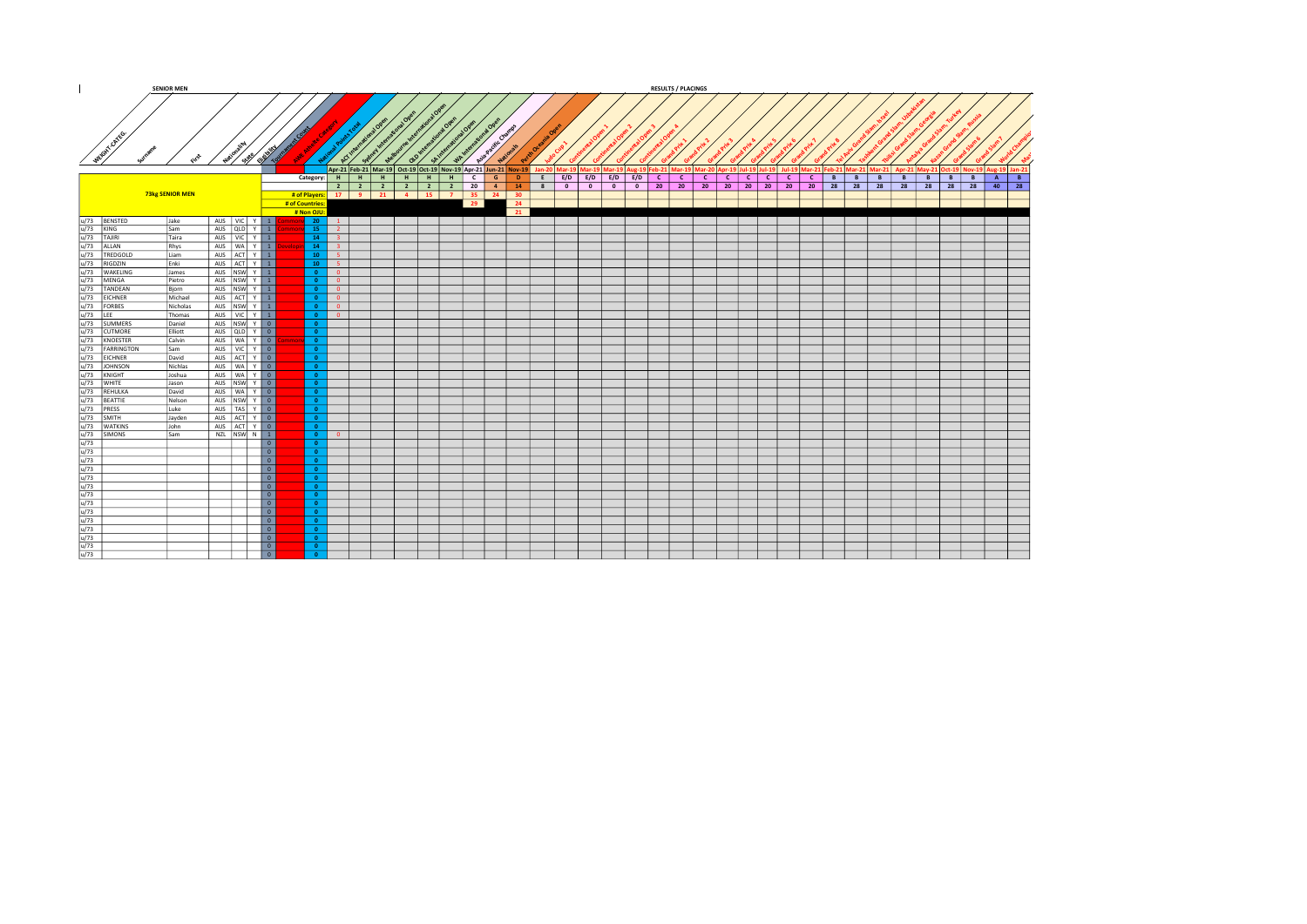|                     |                                                                                                                                                                                                                                                                                                                                                                                                                 | <b>SENIOR MEN</b> |                                        |                                         |                                        |                            |                          |    |      |                                                                        |             |                            |  |                       | <b>RESULTS / PLACINGS</b> |         |              |                 |              |                       |        |   |          |         |              |                                                                                                                                                                                                                                |
|---------------------|-----------------------------------------------------------------------------------------------------------------------------------------------------------------------------------------------------------------------------------------------------------------------------------------------------------------------------------------------------------------------------------------------------------------|-------------------|----------------------------------------|-----------------------------------------|----------------------------------------|----------------------------|--------------------------|----|------|------------------------------------------------------------------------|-------------|----------------------------|--|-----------------------|---------------------------|---------|--------------|-----------------|--------------|-----------------------|--------|---|----------|---------|--------------|--------------------------------------------------------------------------------------------------------------------------------------------------------------------------------------------------------------------------------|
|                     |                                                                                                                                                                                                                                                                                                                                                                                                                 |                   |                                        |                                         |                                        |                            |                          |    |      |                                                                        |             |                            |  |                       |                           |         |              |                 |              |                       |        |   |          |         |              |                                                                                                                                                                                                                                |
| WEGINT ON YOU       |                                                                                                                                                                                                                                                                                                                                                                                                                 |                   | National State City                    |                                         |                                        | $\boldsymbol{\mathcal{L}}$ | $5^{\circ}$              | ಷ್ | SPIR | WAIN<br>Apr-21 Feb-21 Mar-19 Oct-19 Oct-19 Nov-19 Apr-21 Jun-21 Nov-19 |             | Asia Pacific Champs        |  |                       |                           |         |              |                 |              |                       |        |   |          |         |              | Jan-20   Mar-19   Mar-19   Mar-19   Aug-19   Feb-21   Mar-19   Mar-20   Apr-19   Jul-19   Jul-19   Jul-19   Mar-21   Feb-21   Mar-21   Mar-21   May-21   May-21   May-21   May-21   May-21   May-21   May-21   May-21   May-21 |
|                     |                                                                                                                                                                                                                                                                                                                                                                                                                 |                   |                                        |                                         | Category: H                            |                            | -н  <br>H                | H  | H    | $-$ H $-$                                                              | $C$ $G$     | $\mathbf{D}$               |  | E E/D E/D E/D E/D C C |                           | $\ c\ $ | $\mathbf{C}$ | $c \mid c \mid$ | $\mathsf{C}$ | $\lfloor$ c $\lfloor$ | B<br>B | B | B        | - B - I | - B - I<br>B | A<br>B                                                                                                                                                                                                                         |
|                     |                                                                                                                                                                                                                                                                                                                                                                                                                 | 81kg SENIOR MEN   |                                        |                                         | # of Countries:                        |                            | $2 \mid 2 \mid 2 \mid 2$ |    |      | $2 \mid 2$<br># of Players: 17   14   16   9   9   3   31   24   31    | 20<br>$-26$ | 4 14 8 0 0 0 0 20 20<br>26 |  |                       |                           | 20      | 20 20 20 20  |                 |              | $20 \mid 28 \mid$     |        |   | 28 28 28 |         | 28 28 28     | $40$ 28                                                                                                                                                                                                                        |
|                     |                                                                                                                                                                                                                                                                                                                                                                                                                 |                   |                                        |                                         | # Non OJU                              |                            |                          |    |      |                                                                        |             | 22                         |  |                       |                           |         |              |                 |              |                       |        |   |          |         |              |                                                                                                                                                                                                                                |
| u/81 NIKOLIC        |                                                                                                                                                                                                                                                                                                                                                                                                                 | Uros              | AUS NSW Y 1                            |                                         | $\sin$ 20                              | 1                          |                          |    |      |                                                                        |             |                            |  |                       |                           |         |              |                 |              |                       |        |   |          |         |              |                                                                                                                                                                                                                                |
| $u/81$ MOTT         |                                                                                                                                                                                                                                                                                                                                                                                                                 | Lewis<br>James    | AUS VIC Y 1<br>AUS NSW Y 1             |                                         | $15 -$<br>14                           | $\overline{2}$<br>$-3$     |                          |    |      |                                                                        |             |                            |  |                       |                           |         |              |                 |              |                       |        |   |          |         |              |                                                                                                                                                                                                                                |
|                     |                                                                                                                                                                                                                                                                                                                                                                                                                 | Ben               | AUS VIC Y 1                            |                                         | $10-10$                                | $-5$                       |                          |    |      |                                                                        |             |                            |  |                       |                           |         |              |                 |              |                       |        |   |          |         |              |                                                                                                                                                                                                                                |
|                     |                                                                                                                                                                                                                                                                                                                                                                                                                 | Patrick           | AUS ACT Y 1                            |                                         | $\bullet$                              | - 0                        |                          |    |      |                                                                        |             |                            |  |                       |                           |         |              |                 |              |                       |        |   |          |         |              |                                                                                                                                                                                                                                |
|                     | $\begin{array}{l ll} \hline u/81 & \mbox{AGUSITN} \\ \hline u/81 & \mbox{AGUSITN} \\ \hline u/81 & \mbox{Coulms} \\ \hline u/81 & \mbox{Coulms} \\ \hline u/81 & \mbox{Coulms} \\ \hline u/81 & \mbox{Coulms} \\ \hline u/81 & \mbox{Coulms} \\ \hline u/81 & \mbox{AMOSM} \\ \hline u/81 & \mbox{AOMOS} \\ \hline u/81 & \mbox{AOMOS} \\ \hline u/81 & \mbox{AOMOS} \\ \hline u/81 & \mbox{AOMOS} \\ \hline u$ | Tim               | AUS VIC Y 1                            |                                         | $\bullet$                              | $\overline{0}$             |                          |    |      |                                                                        |             |                            |  |                       |                           |         |              |                 |              |                       |        |   |          |         |              |                                                                                                                                                                                                                                |
|                     |                                                                                                                                                                                                                                                                                                                                                                                                                 | William<br>Eoin   | AUS   VIC   Y   1<br>AUS   VIC   Y   0 |                                         | $\bullet$<br>$\bullet$                 | $\overline{0}$             |                          |    |      |                                                                        |             |                            |  |                       |                           |         |              |                 |              |                       |        |   |          |         |              |                                                                                                                                                                                                                                |
|                     |                                                                                                                                                                                                                                                                                                                                                                                                                 | Logan             | AUS NSW Y 0                            |                                         | $\bullet$                              |                            |                          |    |      |                                                                        |             |                            |  |                       |                           |         |              |                 |              |                       |        |   |          |         |              |                                                                                                                                                                                                                                |
|                     |                                                                                                                                                                                                                                                                                                                                                                                                                 | Tiberius          | AUS NSW Y 0                            |                                         | $\bullet$                              |                            |                          |    |      |                                                                        |             |                            |  |                       |                           |         |              |                 |              |                       |        |   |          |         |              |                                                                                                                                                                                                                                |
|                     |                                                                                                                                                                                                                                                                                                                                                                                                                 | Oren              | AUS NSW Y 0                            |                                         | $\bullet$                              |                            |                          |    |      |                                                                        |             |                            |  |                       |                           |         |              |                 |              |                       |        |   |          |         |              |                                                                                                                                                                                                                                |
|                     |                                                                                                                                                                                                                                                                                                                                                                                                                 | Jordan<br>Frank   | AUS NSW Y 0<br>AUS NSW Y 0             |                                         | $\overline{\bullet}$<br>$\bullet$      |                            |                          |    |      |                                                                        |             |                            |  |                       |                           |         |              |                 |              |                       |        |   |          |         |              |                                                                                                                                                                                                                                |
|                     |                                                                                                                                                                                                                                                                                                                                                                                                                 | Anthony           | AUS NSW Y 0                            |                                         | $\bullet$                              |                            |                          |    |      |                                                                        |             |                            |  |                       |                           |         |              |                 |              |                       |        |   |          |         |              |                                                                                                                                                                                                                                |
|                     |                                                                                                                                                                                                                                                                                                                                                                                                                 | Anthony           | AUS VIC Y 0                            |                                         | $\bullet$                              |                            |                          |    |      |                                                                        |             |                            |  |                       |                           |         |              |                 |              |                       |        |   |          |         |              |                                                                                                                                                                                                                                |
|                     |                                                                                                                                                                                                                                                                                                                                                                                                                 | Erik              | AUS ACT Y 0                            |                                         | $\bullet$                              |                            |                          |    |      |                                                                        |             |                            |  |                       |                           |         |              |                 |              |                       |        |   |          |         |              |                                                                                                                                                                                                                                |
|                     |                                                                                                                                                                                                                                                                                                                                                                                                                 | Ross              | AUS   SA   Y   0                       |                                         | $\bullet$                              |                            |                          |    |      |                                                                        |             |                            |  |                       |                           |         |              |                 |              |                       |        |   |          |         |              |                                                                                                                                                                                                                                |
|                     |                                                                                                                                                                                                                                                                                                                                                                                                                 | Martin<br>Ben     | AUS WAY 0<br>AUS   VIC   Y   0         |                                         | $\overline{0}$<br>$\bullet$            |                            |                          |    |      |                                                                        |             |                            |  |                       |                           |         |              |                 |              |                       |        |   |          |         |              |                                                                                                                                                                                                                                |
|                     |                                                                                                                                                                                                                                                                                                                                                                                                                 | Angus             | AUS NSW Y 0                            |                                         | $\bullet$                              |                            |                          |    |      |                                                                        |             |                            |  |                       |                           |         |              |                 |              |                       |        |   |          |         |              |                                                                                                                                                                                                                                |
|                     |                                                                                                                                                                                                                                                                                                                                                                                                                 | Daniel            | AUS NSW Y 0                            |                                         | $\bullet$                              |                            |                          |    |      |                                                                        |             |                            |  |                       |                           |         |              |                 |              |                       |        |   |          |         |              |                                                                                                                                                                                                                                |
|                     |                                                                                                                                                                                                                                                                                                                                                                                                                 | Martin            | AUS   VIC   Y   0                      |                                         | $\bullet$                              |                            |                          |    |      |                                                                        |             |                            |  |                       |                           |         |              |                 |              |                       |        |   |          |         |              |                                                                                                                                                                                                                                |
|                     |                                                                                                                                                                                                                                                                                                                                                                                                                 | Noam<br>Kalil     | AUS VIC Y 0<br>AUS NSW Y 0             |                                         | $\overline{\bullet}$<br>$\overline{0}$ |                            |                          |    |      |                                                                        |             |                            |  |                       |                           |         |              |                 |              |                       |        |   |          |         |              |                                                                                                                                                                                                                                |
|                     |                                                                                                                                                                                                                                                                                                                                                                                                                 | Jason             | AUS NSW Y 0                            |                                         | $\bullet$                              |                            |                          |    |      |                                                                        |             |                            |  |                       |                           |         |              |                 |              |                       |        |   |          |         |              |                                                                                                                                                                                                                                |
|                     |                                                                                                                                                                                                                                                                                                                                                                                                                 | Ahmed             | AUS NSW Y 0                            |                                         | $\overline{0}$                         |                            |                          |    |      |                                                                        |             |                            |  |                       |                           |         |              |                 |              |                       |        |   |          |         |              |                                                                                                                                                                                                                                |
|                     |                                                                                                                                                                                                                                                                                                                                                                                                                 | Seokhwan          | KOR NSW N 1                            |                                         | $\bullet$                              | -31                        |                          |    |      |                                                                        |             |                            |  |                       |                           |         |              |                 |              |                       |        |   |          |         |              |                                                                                                                                                                                                                                |
|                     |                                                                                                                                                                                                                                                                                                                                                                                                                 | Grigne            | FRA VIC N 1                            |                                         | $\bullet$                              | 5 <sup>1</sup>             |                          |    |      |                                                                        |             |                            |  |                       |                           |         |              |                 |              |                       |        |   |          |         |              |                                                                                                                                                                                                                                |
|                     |                                                                                                                                                                                                                                                                                                                                                                                                                 | Kevin<br>Rihari   | AUS QLD N 0<br>NZL WAN 0               |                                         | $\bullet$<br>$\overline{0}$            |                            |                          |    |      |                                                                        |             |                            |  |                       |                           |         |              |                 |              |                       |        |   |          |         |              |                                                                                                                                                                                                                                |
|                     |                                                                                                                                                                                                                                                                                                                                                                                                                 | Seong Hun         | KOR NSW N 0                            |                                         | $\bullet$                              |                            |                          |    |      |                                                                        |             |                            |  |                       |                           |         |              |                 |              |                       |        |   |          |         |              |                                                                                                                                                                                                                                |
|                     |                                                                                                                                                                                                                                                                                                                                                                                                                 | Thiago            | BRA NSW N 0                            |                                         | $\bullet$                              |                            |                          |    |      |                                                                        |             |                            |  |                       |                           |         |              |                 |              |                       |        |   |          |         |              |                                                                                                                                                                                                                                |
|                     |                                                                                                                                                                                                                                                                                                                                                                                                                 |                   |                                        | $\overline{\phantom{a}}$                | $\bullet$                              |                            |                          |    |      |                                                                        |             |                            |  |                       |                           |         |              |                 |              |                       |        |   |          |         |              |                                                                                                                                                                                                                                |
|                     |                                                                                                                                                                                                                                                                                                                                                                                                                 |                   |                                        | $\boxed{0}$<br>$\overline{\phantom{a}}$ | $\bullet$<br>$\bullet$                 |                            |                          |    |      |                                                                        |             |                            |  |                       |                           |         |              |                 |              |                       |        |   |          |         |              |                                                                                                                                                                                                                                |
|                     |                                                                                                                                                                                                                                                                                                                                                                                                                 |                   |                                        | $\overline{\phantom{a}}$                | $\bullet$                              |                            |                          |    |      |                                                                        |             |                            |  |                       |                           |         |              |                 |              |                       |        |   |          |         |              |                                                                                                                                                                                                                                |
|                     |                                                                                                                                                                                                                                                                                                                                                                                                                 |                   |                                        | $\overline{\phantom{a}}$                | $\bullet$                              |                            |                          |    |      |                                                                        |             |                            |  |                       |                           |         |              |                 |              |                       |        |   |          |         |              |                                                                                                                                                                                                                                |
|                     |                                                                                                                                                                                                                                                                                                                                                                                                                 |                   |                                        | $\overline{\phantom{a}}$                | $\bullet$                              |                            |                          |    |      |                                                                        |             |                            |  |                       |                           |         |              |                 |              |                       |        |   |          |         |              |                                                                                                                                                                                                                                |
|                     |                                                                                                                                                                                                                                                                                                                                                                                                                 |                   |                                        | $\overline{\phantom{a}}$                | $\bullet$                              |                            |                          |    |      |                                                                        |             |                            |  |                       |                           |         |              |                 |              |                       |        |   |          |         |              |                                                                                                                                                                                                                                |
|                     |                                                                                                                                                                                                                                                                                                                                                                                                                 |                   |                                        | $\overline{\phantom{a}}$<br>$\boxed{0}$ | $\bullet$<br>$\overline{0}$            |                            |                          |    |      |                                                                        |             |                            |  |                       |                           |         |              |                 |              |                       |        |   |          |         |              |                                                                                                                                                                                                                                |
|                     |                                                                                                                                                                                                                                                                                                                                                                                                                 |                   |                                        | $\overline{\phantom{a}}$                | $\overline{0}$                         |                            |                          |    |      |                                                                        |             |                            |  |                       |                           |         |              |                 |              |                       |        |   |          |         |              |                                                                                                                                                                                                                                |
|                     |                                                                                                                                                                                                                                                                                                                                                                                                                 |                   |                                        | $\boxed{\circ}$                         | $\bullet$                              |                            |                          |    |      |                                                                        |             |                            |  |                       |                           |         |              |                 |              |                       |        |   |          |         |              |                                                                                                                                                                                                                                |
|                     |                                                                                                                                                                                                                                                                                                                                                                                                                 |                   |                                        | 0                                       | $\Omega$                               |                            |                          |    |      |                                                                        |             |                            |  |                       |                           |         |              |                 |              |                       |        |   |          |         |              |                                                                                                                                                                                                                                |
|                     |                                                                                                                                                                                                                                                                                                                                                                                                                 |                   |                                        | $\boxed{0}$                             | $\bullet$                              |                            |                          |    |      |                                                                        |             |                            |  |                       |                           |         |              |                 |              |                       |        |   |          |         |              |                                                                                                                                                                                                                                |
|                     |                                                                                                                                                                                                                                                                                                                                                                                                                 |                   |                                        | $\boxed{0}$<br> 0                       | $\bullet$<br>$\bullet$                 |                            |                          |    |      |                                                                        |             |                            |  |                       |                           |         |              |                 |              |                       |        |   |          |         |              |                                                                                                                                                                                                                                |
| $\frac{u/81}{u/81}$ |                                                                                                                                                                                                                                                                                                                                                                                                                 |                   | $\overline{\phantom{a}}$ 0             |                                         | $\overline{0}$                         |                            |                          |    |      |                                                                        |             |                            |  |                       |                           |         |              |                 |              |                       |        |   |          |         |              |                                                                                                                                                                                                                                |
|                     |                                                                                                                                                                                                                                                                                                                                                                                                                 |                   |                                        |                                         |                                        |                            |                          |    |      |                                                                        |             |                            |  |                       |                           |         |              |                 |              |                       |        |   |          |         |              |                                                                                                                                                                                                                                |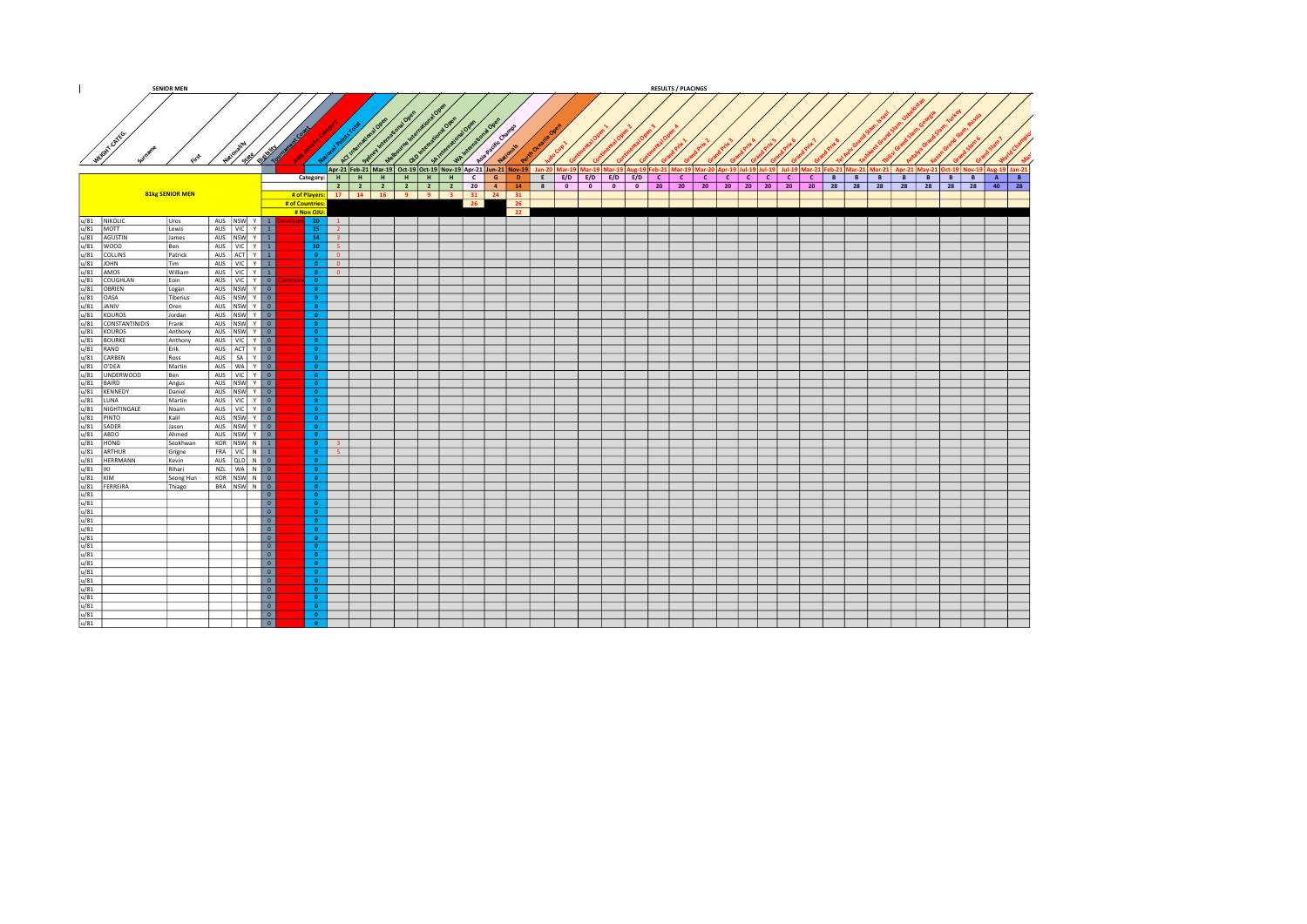|                                                                                                                                                                                                                                                                                                                                                                                                                                   | <b>SENIOR MEN</b> |                   |                   |                          |                 |                                      |                    |                                                                |                 |                |              |                 |   |                          |                          |       |                                                                                                  | <b>RESULTS / PLACINGS</b> |              |              |                                         |              |              |    |          |          |                                                  |          |                                   |                |    |
|-----------------------------------------------------------------------------------------------------------------------------------------------------------------------------------------------------------------------------------------------------------------------------------------------------------------------------------------------------------------------------------------------------------------------------------|-------------------|-------------------|-------------------|--------------------------|-----------------|--------------------------------------|--------------------|----------------------------------------------------------------|-----------------|----------------|--------------|-----------------|---|--------------------------|--------------------------|-------|--------------------------------------------------------------------------------------------------|---------------------------|--------------|--------------|-----------------------------------------|--------------|--------------|----|----------|----------|--------------------------------------------------|----------|-----------------------------------|----------------|----|
| WEIGHT ON BS.                                                                                                                                                                                                                                                                                                                                                                                                                     |                   |                   |                   | Novelle Charles Carried  |                 |                                      |                    |                                                                |                 |                |              | رحيبى           |   |                          |                          |       |                                                                                                  |                           |              |              |                                         |              |              |    |          |          |                                                  |          |                                   |                |    |
|                                                                                                                                                                                                                                                                                                                                                                                                                                   |                   |                   |                   |                          |                 |                                      |                    | Apr-21 Feb-21 Mar-19 Oct-19 Oct-19 Nov-19 Apr-21 Jun-21 Nov-19 |                 |                |              |                 |   |                          |                          |       | Jan-20   Mar-19   Mar-19   Mar-19   Aug-19   Feb-21   Mar-19   Mar-20   Apr-19   Jul-19   Jul-19 |                           |              |              |                                         |              |              |    |          |          | Jul-19 Mar-21 Feb-21 Mar-21 Mar-21 Apr-21 May-21 |          | 1 Oct-19 Nov-19   Aug-19   Jan-21 |                |    |
|                                                                                                                                                                                                                                                                                                                                                                                                                                   |                   |                   |                   |                          | Category:       |                                      | $H$ $H$            | H<br>H                                                         | H               | H              | $\mathsf{C}$ | G<br>D.         | E |                          | $E/D$ $E/D$ $E/D$ $E/D$  |       | c                                                                                                | $\mathbf{C}$              | $\mathbf{C}$ | $\mathbf{C}$ | $\lfloor$ C $\rfloor$<br>$\overline{c}$ | $\mathbf{C}$ | $\mathbf{C}$ | B  | B        | <b>B</b> | B                                                | <b>B</b> | <b>B</b><br>B                     | $\overline{A}$ | B  |
|                                                                                                                                                                                                                                                                                                                                                                                                                                   |                   |                   |                   |                          |                 |                                      | $2 \mid 2 \mid$    | $\overline{2}$                                                 | $2 \mid 2 \mid$ | $\overline{2}$ | 20           | $-4$<br>14      | 8 | $\overline{\phantom{a}}$ | $\overline{\phantom{0}}$ | $0$ 0 |                                                                                                  | $20 \mid 20$              |              | $20 \t 20$   | 20 20 20                                |              | 20 l         | 28 | 28 28    |          | 28                                               |          | 28 28 28                          | $40$ 28        |    |
|                                                                                                                                                                                                                                                                                                                                                                                                                                   | 90kg SENIOR MEN   |                   |                   |                          |                 |                                      | # of Players: 12 5 | $5 \mid 5 \mid 4 \mid$                                         |                 |                | $14$ 14      | 22              |   |                          |                          |       |                                                                                                  |                           |              |              |                                         |              |              | 31 | 44 36    |          | 40                                               |          |                                   |                | 29 |
|                                                                                                                                                                                                                                                                                                                                                                                                                                   |                   |                   |                   |                          | # of Countries: |                                      |                    |                                                                |                 |                | $-12$        | <b>16</b>       |   |                          |                          |       |                                                                                                  |                           |              |              |                                         |              |              | 24 | 28 27    |          | 30 <sup>2</sup>                                  |          |                                   |                | 27 |
|                                                                                                                                                                                                                                                                                                                                                                                                                                   |                   |                   |                   |                          | # Non OJU:      |                                      |                    |                                                                |                 |                |              | $\overline{14}$ |   |                          |                          |       |                                                                                                  |                           |              |              |                                         |              |              |    |          |          |                                                  |          |                                   |                |    |
| u/90 VUKOVICH                                                                                                                                                                                                                                                                                                                                                                                                                     | Robert            | AUS NSW Y 1       |                   |                          | $20 -$          | $\frac{1}{1}$                        |                    |                                                                |                 |                |              |                 |   |                          |                          |       |                                                                                                  |                           |              |              |                                         |              |              |    |          |          |                                                  |          |                                   |                |    |
|                                                                                                                                                                                                                                                                                                                                                                                                                                   | Danny             | AUS VIC Y 1       |                   |                          |                 | $15-1$<br>$\overline{2}$             |                    |                                                                |                 |                |              |                 |   |                          |                          |       |                                                                                                  |                           |              |              |                                         |              |              |    |          |          |                                                  |          |                                   |                |    |
|                                                                                                                                                                                                                                                                                                                                                                                                                                   | Patrick           | AUS   WA   Y   1  |                   |                          |                 | $14-1$<br>$-3$                       |                    |                                                                |                 |                |              |                 |   |                          |                          |       |                                                                                                  |                           |              |              |                                         |              |              |    |          |          |                                                  |          |                                   |                |    |
|                                                                                                                                                                                                                                                                                                                                                                                                                                   | Adrian            | AUS NSW Y 1       |                   |                          |                 | $14 -$<br>$-3$                       |                    |                                                                |                 |                |              |                 |   |                          |                          |       |                                                                                                  |                           |              |              |                                         |              |              |    |          |          |                                                  |          |                                   |                |    |
|                                                                                                                                                                                                                                                                                                                                                                                                                                   | Frank             | AUS NSW Y 1       |                   |                          |                 | $10-1$<br>$-5$                       |                    |                                                                |                 |                |              |                 |   |                          |                          |       |                                                                                                  |                           |              |              |                                         |              |              |    |          |          |                                                  |          |                                   |                |    |
|                                                                                                                                                                                                                                                                                                                                                                                                                                   | Harry             | AUS VIC Y 6       |                   |                          | $\Omega$        |                                      |                    |                                                                |                 |                | P            |                 |   |                          |                          |       |                                                                                                  |                           |              |              |                                         |              |              |    | P P W1 P |          |                                                  |          |                                   |                | P  |
|                                                                                                                                                                                                                                                                                                                                                                                                                                   | John              | AUS VIC Y 1       |                   |                          |                 | $\bullet$<br>$\overline{\mathbf{0}}$ |                    |                                                                |                 |                |              |                 |   |                          |                          |       |                                                                                                  |                           |              |              |                                         |              |              |    |          |          |                                                  |          |                                   |                |    |
|                                                                                                                                                                                                                                                                                                                                                                                                                                   | Saul              | AUS   VIC   Y   0 |                   |                          |                 |                                      |                    |                                                                |                 |                |              |                 |   |                          |                          |       |                                                                                                  |                           |              |              |                                         |              |              |    |          |          |                                                  |          |                                   |                |    |
|                                                                                                                                                                                                                                                                                                                                                                                                                                   | Ben               | AUS VIC Y 0       |                   |                          |                 |                                      |                    |                                                                |                 |                |              |                 |   |                          |                          |       |                                                                                                  |                           |              |              |                                         |              |              |    |          |          |                                                  |          |                                   |                |    |
|                                                                                                                                                                                                                                                                                                                                                                                                                                   | Jakob             | AUS NSW Y 0       |                   |                          |                 |                                      |                    |                                                                |                 |                |              |                 |   |                          |                          |       |                                                                                                  |                           |              |              |                                         |              |              |    |          |          |                                                  |          |                                   |                |    |
|                                                                                                                                                                                                                                                                                                                                                                                                                                   | Andrew            | AUS NSW Y 0       |                   |                          | $\Omega$        |                                      |                    |                                                                |                 |                |              |                 |   |                          |                          |       |                                                                                                  |                           |              |              |                                         |              |              |    |          |          |                                                  |          |                                   |                |    |
|                                                                                                                                                                                                                                                                                                                                                                                                                                   | Sebastian         | AUS QLD Y 0       |                   |                          |                 |                                      |                    |                                                                |                 |                |              |                 |   |                          |                          |       |                                                                                                  |                           |              |              |                                         |              |              |    |          |          |                                                  |          |                                   |                |    |
|                                                                                                                                                                                                                                                                                                                                                                                                                                   | Riccardo          | AUS SA Y 0        |                   |                          |                 |                                      |                    |                                                                |                 |                |              |                 |   |                          |                          |       |                                                                                                  |                           |              |              |                                         |              |              |    |          |          |                                                  |          |                                   |                |    |
|                                                                                                                                                                                                                                                                                                                                                                                                                                   | l So              |                   | JPN WALY <b>O</b> |                          | $\Omega$        |                                      |                    |                                                                |                 |                |              |                 |   |                          |                          |       |                                                                                                  |                           |              |              |                                         |              |              |    |          |          |                                                  |          |                                   |                |    |
|                                                                                                                                                                                                                                                                                                                                                                                                                                   | Clinton           | AUS QLD Y 0       |                   |                          |                 |                                      |                    |                                                                |                 |                |              |                 |   |                          |                          |       |                                                                                                  |                           |              |              |                                         |              |              |    |          |          |                                                  |          |                                   |                |    |
|                                                                                                                                                                                                                                                                                                                                                                                                                                   | Freddie           | AUS NSW Y 0       |                   |                          | $\Omega$        |                                      |                    |                                                                |                 |                |              |                 |   |                          |                          |       |                                                                                                  |                           |              |              |                                         |              |              |    |          |          |                                                  |          |                                   |                |    |
|                                                                                                                                                                                                                                                                                                                                                                                                                                   | Ben               | AUS NSW Y 0       |                   |                          | $\bullet$       |                                      |                    |                                                                |                 |                |              |                 |   |                          |                          |       |                                                                                                  |                           |              |              |                                         |              |              |    |          |          |                                                  |          |                                   |                |    |
|                                                                                                                                                                                                                                                                                                                                                                                                                                   | Brendan           | AUS ACT Y 0       |                   |                          |                 |                                      |                    |                                                                |                 |                |              |                 |   |                          |                          |       |                                                                                                  |                           |              |              |                                         |              |              |    |          |          |                                                  |          |                                   |                |    |
|                                                                                                                                                                                                                                                                                                                                                                                                                                   | Nathan            | AUS NSW Y 0       |                   |                          |                 |                                      |                    |                                                                |                 |                |              |                 |   |                          |                          |       |                                                                                                  |                           |              |              |                                         |              |              |    |          |          |                                                  |          |                                   |                |    |
|                                                                                                                                                                                                                                                                                                                                                                                                                                   | Joungmin          | <b>22 NSW N 1</b> |                   |                          | $\bullet$       | - 5 -                                |                    |                                                                |                 |                |              |                 |   |                          |                          |       |                                                                                                  |                           |              |              |                                         |              |              |    |          |          |                                                  |          |                                   |                |    |
|                                                                                                                                                                                                                                                                                                                                                                                                                                   | Damien            | AUS QLD N 0       |                   |                          |                 |                                      |                    |                                                                |                 |                |              |                 |   |                          |                          |       |                                                                                                  |                           |              |              |                                         |              |              |    |          |          |                                                  |          |                                   |                |    |
|                                                                                                                                                                                                                                                                                                                                                                                                                                   | Zach              | NZL N/A N 0       |                   |                          |                 |                                      |                    |                                                                |                 |                |              |                 |   |                          |                          |       |                                                                                                  |                           |              |              |                                         |              |              |    |          |          |                                                  |          |                                   |                |    |
|                                                                                                                                                                                                                                                                                                                                                                                                                                   | Tatty             |                   |                   |                          | $\Omega$        |                                      |                    |                                                                |                 |                |              |                 |   |                          |                          |       |                                                                                                  |                           |              |              |                                         |              |              |    |          |          |                                                  |          |                                   |                |    |
|                                                                                                                                                                                                                                                                                                                                                                                                                                   | Joonseo           | KOR NSW N 0       |                   |                          | $\Omega$        |                                      |                    |                                                                |                 |                |              |                 |   |                          |                          |       |                                                                                                  |                           |              |              |                                         |              |              |    |          |          |                                                  |          |                                   |                |    |
|                                                                                                                                                                                                                                                                                                                                                                                                                                   |                   |                   |                   |                          |                 |                                      |                    |                                                                |                 |                |              |                 |   |                          |                          |       |                                                                                                  |                           |              |              |                                         |              |              |    |          |          |                                                  |          |                                   |                |    |
|                                                                                                                                                                                                                                                                                                                                                                                                                                   |                   |                   |                   | 0                        |                 |                                      |                    |                                                                |                 |                |              |                 |   |                          |                          |       |                                                                                                  |                           |              |              |                                         |              |              |    |          |          |                                                  |          |                                   |                |    |
|                                                                                                                                                                                                                                                                                                                                                                                                                                   |                   |                   |                   |                          |                 |                                      |                    |                                                                |                 |                |              |                 |   |                          |                          |       |                                                                                                  |                           |              |              |                                         |              |              |    |          |          |                                                  |          |                                   |                |    |
| $\begin{array}{r l} \hline u_2 & \mbox{non-hom} \cr \hline u_3 & \mbox{non-hom} \cr \hline u_4 & \mbox{non-hom} \cr \hline u_5 & \mbox{non-hom} \cr \hline u_6 & \mbox{non-hom} \cr \hline u_7 & \mbox{non-hom} \cr \hline u_7 & \mbox{non-hom} \cr \hline u_7 & \mbox{non-hom} \cr \hline u_7 & \mbox{non-hom} \cr \hline u_7 & \mbox{non-hom} \cr \hline u_7 & \mbox{non-hom} \cr \hline u_7 & \mbox{non-hom} \cr \hline u_8 &$ |                   |                   |                   | $\overline{0}$           |                 |                                      |                    |                                                                |                 |                |              |                 |   |                          |                          |       |                                                                                                  |                           |              |              |                                         |              |              |    |          |          |                                                  |          |                                   |                |    |
|                                                                                                                                                                                                                                                                                                                                                                                                                                   |                   |                   |                   | $\overline{\phantom{0}}$ |                 |                                      |                    |                                                                |                 |                |              |                 |   |                          |                          |       |                                                                                                  |                           |              |              |                                         |              |              |    |          |          |                                                  |          |                                   |                |    |
|                                                                                                                                                                                                                                                                                                                                                                                                                                   |                   |                   |                   |                          |                 |                                      |                    |                                                                |                 |                |              |                 |   |                          |                          |       |                                                                                                  |                           |              |              |                                         |              |              |    |          |          |                                                  |          |                                   |                |    |
|                                                                                                                                                                                                                                                                                                                                                                                                                                   |                   |                   |                   |                          |                 |                                      |                    |                                                                |                 |                |              |                 |   |                          |                          |       |                                                                                                  |                           |              |              |                                         |              |              |    |          |          |                                                  |          |                                   |                |    |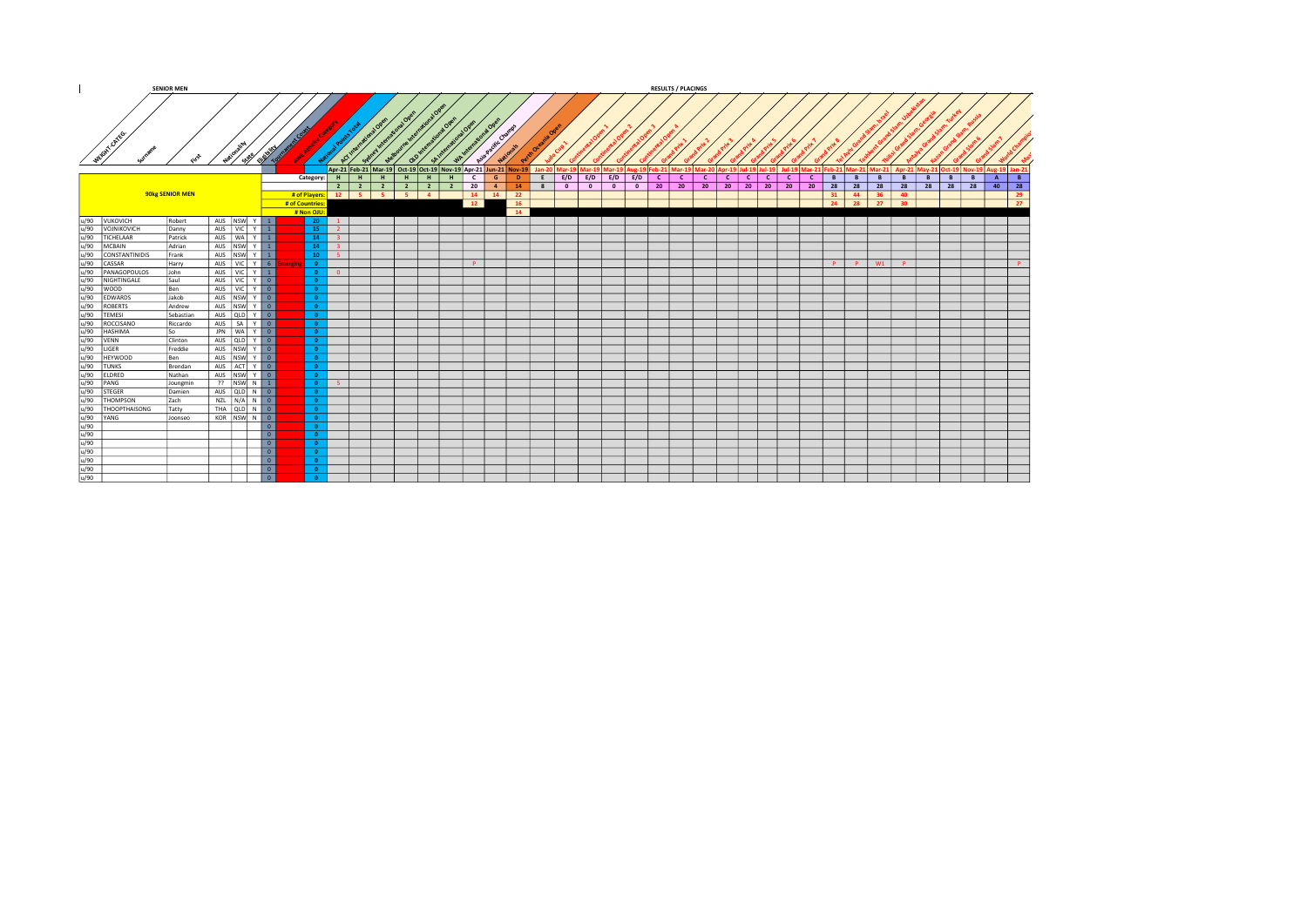|                                                                                                                                                                                                                                                                                               | <b>SENIOR MEN</b> |                                  |                                    |                             |                |                     |                 |         |                |                                   |                |                                                                                                                        |  |                   | <b>RESULTS / PLACINGS</b>    |                |                 |              |                       |                                                   |   |    |                 |                         |                                                                                                                            |
|-----------------------------------------------------------------------------------------------------------------------------------------------------------------------------------------------------------------------------------------------------------------------------------------------|-------------------|----------------------------------|------------------------------------|-----------------------------|----------------|---------------------|-----------------|---------|----------------|-----------------------------------|----------------|------------------------------------------------------------------------------------------------------------------------|--|-------------------|------------------------------|----------------|-----------------|--------------|-----------------------|---------------------------------------------------|---|----|-----------------|-------------------------|----------------------------------------------------------------------------------------------------------------------------|
| WEIGHT ON BO                                                                                                                                                                                                                                                                                  |                   |                                  |                                    |                             |                |                     |                 |         |                | Asia Pacific Champs               |                |                                                                                                                        |  |                   |                              |                |                 |              |                       |                                                   |   |    |                 |                         |                                                                                                                            |
|                                                                                                                                                                                                                                                                                               |                   | Nation State                     |                                    |                             | ್ಲಿ            | cx                  | $\alpha^{\vee}$ | SAIR    | $4\frac{1}{2}$ |                                   |                |                                                                                                                        |  |                   |                              |                |                 |              |                       |                                                   |   |    |                 |                         |                                                                                                                            |
|                                                                                                                                                                                                                                                                                               |                   |                                  |                                    |                             |                |                     |                 |         |                |                                   |                | Apr-21 Feb-21 Mar-19 Oct-19 Oct-19 Nov-19 Apr-21 Jun-21 Nov-19 Jan-20 Mar-19 Mar-19 Mar-19 Aug-19 Feb-21 Mar-19 Mar-20 |  |                   |                              |                |                 |              |                       |                                                   |   |    |                 |                         | pr-19   Jul-19   Jul-19   Jul-19   Mar-21   Feb-21   Mar-21   Mar-21   Apr-21   May-21   Oct-19   Nov-19   Aug-19   Jan-21 |
|                                                                                                                                                                                                                                                                                               |                   |                                  |                                    |                             | Category: H H  |                     |                 |         |                | $\mathbf{c}$                      |                |                                                                                                                        |  | $c \mid c \mid$   |                              |                |                 |              |                       | $C   C   C   C   C   C   C   B   B   B   B   B  $ |   |    |                 | $B \mid B \mid B$       | B<br>A                                                                                                                     |
|                                                                                                                                                                                                                                                                                               |                   |                                  |                                    |                             | $2 \mid 0$     |                     |                 |         |                | 20                                |                |                                                                                                                        |  | $20 \mid 20 \mid$ |                              | 20 20 20 20 20 |                 |              | 20                    |                                                   |   |    |                 | 28 28 28 28 28 28 28 28 | 40<br>28                                                                                                                   |
|                                                                                                                                                                                                                                                                                               | 100kg SENIOR MEN  |                                  |                                    | # of Players:               | $\overline{z}$ |                     |                 |         |                | <b>16</b>                         |                |                                                                                                                        |  |                   |                              |                |                 |              |                       | 33 40 34 34 30                                    |   |    |                 |                         | 28                                                                                                                         |
|                                                                                                                                                                                                                                                                                               |                   |                                  |                                    | # of Countries<br># Non OJU |                |                     |                 |         | 15             |                                   |                |                                                                                                                        |  |                   |                              |                |                 |              |                       | 26 29 28                                          |   | 30 | 23 <sup>°</sup> |                         | 22                                                                                                                         |
| u/100 TAKAGI                                                                                                                                                                                                                                                                                  | Kayhan            | AUS NSW Y 7                      |                                    | P. 198                      |                |                     |                 |         |                | 5 <sub>1</sub>                    |                |                                                                                                                        |  |                   |                              |                |                 |              |                       | $W1$ P P 7 W1                                     |   |    |                 |                         | IP.                                                                                                                        |
| u/100 ALLATT                                                                                                                                                                                                                                                                                  | Benjamin          | AUS NSW Y 1                      |                                    | $15-15$                     | $\overline{2}$ |                     |                 |         |                |                                   |                |                                                                                                                        |  |                   |                              |                |                 |              |                       |                                                   |   |    |                 |                         |                                                                                                                            |
| u/100 KHOKHLOV                                                                                                                                                                                                                                                                                | Georgy            | AUS NSW Y 1                      |                                    | 14                          | $\mathbf{R}$   |                     |                 |         |                |                                   |                |                                                                                                                        |  |                   |                              |                |                 |              |                       |                                                   |   |    |                 |                         |                                                                                                                            |
| $u/100$ FONG                                                                                                                                                                                                                                                                                  | Gary              | AUS NSW Y 1                      |                                    | 14                          | $-2$           |                     |                 |         |                |                                   |                |                                                                                                                        |  |                   |                              |                |                 |              |                       |                                                   |   |    |                 |                         |                                                                                                                            |
| u/100 MORGAN<br>$u/100$ GROOM                                                                                                                                                                                                                                                                 | Jeff<br>David     | AUS ACT Y 1<br>AUS NSW Y 0       |                                    | $\bullet$<br>$\bullet$      | $\Omega$       |                     |                 |         |                |                                   |                |                                                                                                                        |  |                   |                              |                |                 |              |                       |                                                   |   |    |                 |                         |                                                                                                                            |
| u/100 ROBSON-GARTH                                                                                                                                                                                                                                                                            | Kirren            | AUS VIC Y 0                      |                                    | $\bullet$                   |                |                     |                 |         |                |                                   |                |                                                                                                                        |  |                   |                              |                |                 |              |                       |                                                   |   |    |                 |                         |                                                                                                                            |
|                                                                                                                                                                                                                                                                                               | Alexander         | AUS NSW Y 0                      |                                    | $\overline{0}$              |                |                     |                 |         |                |                                   |                |                                                                                                                        |  |                   |                              |                |                 |              |                       |                                                   |   |    |                 |                         |                                                                                                                            |
| u/100 WORMERSLEY<br>u/100 COOK                                                                                                                                                                                                                                                                | Moluam            | AUS QLD Y 0                      |                                    | $\overline{\bullet}$        |                |                     |                 |         |                |                                   |                |                                                                                                                        |  |                   |                              |                |                 |              |                       |                                                   |   |    |                 |                         |                                                                                                                            |
| u/100 SWALWELL                                                                                                                                                                                                                                                                                | Christopher       | AUS QLD Y 0                      |                                    | $\bullet$                   |                |                     |                 |         |                |                                   |                |                                                                                                                        |  |                   |                              |                |                 |              |                       |                                                   |   |    |                 |                         |                                                                                                                            |
| u/100 MCDOUGALL                                                                                                                                                                                                                                                                               | Shaun             | AUS NSW Y 0<br>AUS QLD Y 0       |                                    | $\bullet$<br>$\bullet$      |                |                     |                 |         |                |                                   |                |                                                                                                                        |  |                   |                              |                |                 |              |                       |                                                   |   |    |                 |                         |                                                                                                                            |
|                                                                                                                                                                                                                                                                                               |                   | AUS   TAS   Y   0                |                                    | $\overline{0}$              |                |                     |                 |         |                |                                   |                |                                                                                                                        |  |                   |                              |                |                 |              |                       |                                                   |   |    |                 |                         |                                                                                                                            |
|                                                                                                                                                                                                                                                                                               |                   | AUS VIC Y 0                      |                                    | $\bullet$                   |                |                     |                 |         |                |                                   |                |                                                                                                                        |  |                   |                              |                |                 |              |                       |                                                   |   |    |                 |                         |                                                                                                                            |
| MADIELKOVIC Srdijan<br>V 100 HITCHENS<br>V 100 PAPADIMITROPOLIOS Perry<br>V 100 PAPADIMITROPOLIOS Perry<br>V 100 VALAIBULU Sairusi                                                                                                                                                            |                   | AUS SA Y 0                       |                                    | $\bullet$                   |                |                     |                 |         |                |                                   |                |                                                                                                                        |  |                   |                              |                |                 |              |                       |                                                   |   |    |                 |                         |                                                                                                                            |
|                                                                                                                                                                                                                                                                                               | Sairusi           | AUS QLD Y 0                      |                                    | $\bullet$<br>$\bullet$      |                |                     |                 |         |                |                                   |                |                                                                                                                        |  |                   |                              |                |                 |              |                       |                                                   |   |    |                 |                         |                                                                                                                            |
|                                                                                                                                                                                                                                                                                               | Addison<br>Alex   | AUS QLD Y 0<br>AUS   SA   Y   0  |                                    | $\bullet$                   |                |                     |                 |         |                |                                   |                |                                                                                                                        |  |                   |                              |                |                 |              |                       |                                                   |   |    |                 |                         |                                                                                                                            |
|                                                                                                                                                                                                                                                                                               | Christopher       | AUS QLD Y 0                      |                                    | $\bullet$                   |                |                     |                 |         |                |                                   |                |                                                                                                                        |  |                   |                              |                |                 |              |                       |                                                   |   |    |                 |                         |                                                                                                                            |
|                                                                                                                                                                                                                                                                                               | Chris             | AUS NSW Y 0                      |                                    | $\overline{0}$              |                |                     |                 |         |                |                                   |                |                                                                                                                        |  |                   |                              |                |                 |              |                       |                                                   |   |    |                 |                         |                                                                                                                            |
| $\begin{array}{r l} \hline u/100 & \text{VALYON} \ \hline u/100 & \text{CARLYON} \ \hline u/100 & \text{NIXON} \ \hline u/100 & \text{BIEMAN} \ \hline u/100 & \text{KLEBACK} \ \hline u/100 & \text{KANIM} \ \hline u/100 & \text{KANIM} \ \hline u/100 & \text{NAMIG} \ \hline \end{array}$ | Bachar            | ?? NSW N 1                       |                                    | $\bullet$                   | n              |                     |                 |         |                |                                   |                |                                                                                                                        |  |                   |                              |                |                 |              |                       |                                                   |   |    |                 |                         |                                                                                                                            |
|                                                                                                                                                                                                                                                                                               | Hanmi<br>Qingyang | KOR $ NSW $ N 1<br>CHN NSW N 0   |                                    | $\bullet$<br>$\bullet$      | $\mathbf{1}$   |                     |                 |         |                |                                   |                |                                                                                                                        |  |                   |                              |                |                 |              |                       |                                                   |   |    |                 |                         |                                                                                                                            |
| u/100 ZHANG                                                                                                                                                                                                                                                                                   |                   |                                  | $\overline{\phantom{a}}$           | $\bullet$                   |                |                     |                 |         |                |                                   |                |                                                                                                                        |  |                   |                              |                |                 |              |                       |                                                   |   |    |                 |                         |                                                                                                                            |
| u/100                                                                                                                                                                                                                                                                                         |                   |                                  | $\boxed{0}$                        | $\bullet$                   |                |                     |                 |         |                |                                   |                |                                                                                                                        |  |                   |                              |                |                 |              |                       |                                                   |   |    |                 |                         |                                                                                                                            |
| $\frac{u/100}{u/100}$                                                                                                                                                                                                                                                                         |                   |                                  | $\overline{\phantom{a}}$           | $\overline{0}$              |                |                     |                 |         |                |                                   |                |                                                                                                                        |  |                   |                              |                |                 |              |                       |                                                   |   |    |                 |                         |                                                                                                                            |
|                                                                                                                                                                                                                                                                                               |                   |                                  | $\overline{\phantom{a}}$           | $\overline{\bullet}$        |                |                     |                 |         |                |                                   |                |                                                                                                                        |  |                   |                              |                |                 |              |                       |                                                   |   |    |                 |                         |                                                                                                                            |
| u/100                                                                                                                                                                                                                                                                                         |                   |                                  | $\boxed{\circ}$<br>$\boxed{\circ}$ | $\bullet$<br>$\bullet$      |                |                     |                 |         |                |                                   |                |                                                                                                                        |  |                   |                              |                |                 |              |                       |                                                   |   |    |                 |                         |                                                                                                                            |
| $\frac{u/100}{u/100}$                                                                                                                                                                                                                                                                         |                   |                                  | $\boxed{0}$                        | $\overline{\bullet}$        |                |                     |                 |         |                |                                   |                |                                                                                                                        |  |                   |                              |                |                 |              |                       |                                                   |   |    |                 |                         |                                                                                                                            |
| u/100                                                                                                                                                                                                                                                                                         |                   |                                  | $\overline{\phantom{a}}$           | $\overline{0}$              |                |                     |                 |         |                |                                   |                |                                                                                                                        |  |                   |                              |                |                 |              |                       |                                                   |   |    |                 |                         |                                                                                                                            |
|                                                                                                                                                                                                                                                                                               |                   |                                  |                                    | Category: H                 |                | $H$ $H$ $H$         |                 | $H$ $H$ |                | $C$ $G$                           | <b>F</b>       | $E$ $E/D$ $E/D$ $E/D$ $E/D$ $C$                                                                                        |  |                   | $\mathbf{C}$<br>$\mathbf{C}$ | $\mathbf{C}$   | $c \mid c \mid$ | $\mathsf{C}$ | $\lfloor$ c $\lfloor$ | B<br>B                                            | B | B  |                 | $B \mid B$<br>B         | A<br>B                                                                                                                     |
|                                                                                                                                                                                                                                                                                               | +100kg SENIOR MEN |                                  |                                    |                             |                | 2 2 2 2 2 2 2       |                 |         |                | $20$ 4                            |                | 6 8 0 0 0 0 20 20                                                                                                      |  |                   |                              | 20 20 20 20 20 |                 |              |                       | 20 28 28 28 28                                    |   |    |                 | 28 28 28                | 40<br>28                                                                                                                   |
|                                                                                                                                                                                                                                                                                               |                   |                                  |                                    | # of Countries              |                | # of Players: 4 3 4 |                 |         | 17             | $2 \mid 2 \mid 22 \mid 8 \mid 10$ | 8 <sup>1</sup> |                                                                                                                        |  |                   |                              |                |                 |              |                       |                                                   |   |    |                 |                         |                                                                                                                            |
|                                                                                                                                                                                                                                                                                               |                   |                                  |                                    | # Non OJU                   |                |                     |                 |         |                |                                   | - 5            |                                                                                                                        |  |                   |                              |                |                 |              |                       |                                                   |   |    |                 |                         |                                                                                                                            |
| $o/100$ PARK                                                                                                                                                                                                                                                                                  | Liam              | AUS VIC Y 1                      |                                    | 15                          | $\overline{2}$ |                     |                 |         |                |                                   |                |                                                                                                                        |  |                   |                              |                |                 |              |                       |                                                   |   |    |                 |                         |                                                                                                                            |
| o/100 CURSONS                                                                                                                                                                                                                                                                                 | Phillip           | AUS VIC Y 1                      |                                    | 14                          | -31            |                     |                 |         |                |                                   |                |                                                                                                                        |  |                   |                              |                |                 |              |                       |                                                   |   |    |                 |                         |                                                                                                                            |
| $0/100$ LEE                                                                                                                                                                                                                                                                                   | Sung Min (Leo)    | AUS NSW Y 0                      |                                    | $\bullet$                   |                |                     |                 |         |                |                                   |                |                                                                                                                        |  |                   |                              |                |                 |              |                       |                                                   |   |    |                 |                         |                                                                                                                            |
| $\begin{array}{ c c c }\hline \text{o}/100 & \text{AHMADI} \\\hline \text{o}/100 & \text{BERARD} \\\hline \end{array}$                                                                                                                                                                        | Keyvan<br>Nicolas | AUS NSW Y 0<br>AUS   VIC   Y   0 |                                    | $\bullet$<br>$\bullet$      |                |                     |                 |         |                |                                   |                |                                                                                                                        |  |                   |                              |                |                 |              |                       |                                                   |   |    |                 |                         |                                                                                                                            |
| o/100 HOOGLAND                                                                                                                                                                                                                                                                                | Ari               | AUS QLD Y 0                      |                                    | $\bullet$                   |                |                     |                 |         |                |                                   |                |                                                                                                                        |  |                   |                              |                |                 |              |                       |                                                   |   |    |                 |                         |                                                                                                                            |
|                                                                                                                                                                                                                                                                                               | Mathew            | AUS NSW Y 0                      |                                    | $\bullet$                   |                |                     |                 |         |                |                                   |                |                                                                                                                        |  |                   |                              |                |                 |              |                       |                                                   |   |    |                 |                         |                                                                                                                            |
|                                                                                                                                                                                                                                                                                               |                   | AUS NT Y 0                       |                                    | $\bullet$                   |                |                     |                 |         |                |                                   |                |                                                                                                                        |  |                   |                              |                |                 |              |                       |                                                   |   |    |                 |                         |                                                                                                                            |
|                                                                                                                                                                                                                                                                                               | Michael           |                                  |                                    |                             |                |                     |                 |         |                |                                   |                |                                                                                                                        |  |                   |                              |                |                 |              |                       |                                                   |   |    |                 |                         |                                                                                                                            |
| o/100 HOLMES                                                                                                                                                                                                                                                                                  | James             | AUS SA Y 0                       |                                    | $\bullet$                   |                |                     |                 |         |                |                                   |                |                                                                                                                        |  |                   |                              |                |                 |              |                       |                                                   |   |    |                 |                         |                                                                                                                            |
| o/100 CLARKE                                                                                                                                                                                                                                                                                  | Leslie            | AUS WAY 0                        |                                    | $\bullet$                   |                |                     |                 |         |                |                                   |                |                                                                                                                        |  |                   |                              |                |                 |              |                       |                                                   |   |    |                 |                         |                                                                                                                            |
| o/100 SAUNDERS                                                                                                                                                                                                                                                                                | Joe               | AUS   VIC   Y   0                |                                    | $\bullet$                   |                |                     |                 |         |                |                                   |                |                                                                                                                        |  |                   |                              |                |                 |              |                       |                                                   |   |    |                 |                         |                                                                                                                            |
| o/100 SIMONS                                                                                                                                                                                                                                                                                  | Tyler<br>Han      | AUS NSW Y 0<br>CHN NSW N 1       |                                    | $\bullet$<br>$\overline{0}$ |                |                     |                 |         |                |                                   |                |                                                                                                                        |  |                   |                              |                |                 |              |                       |                                                   |   |    |                 |                         |                                                                                                                            |
| $0/100$ WANG<br>o/100                                                                                                                                                                                                                                                                         |                   |                                  | $\overline{\phantom{a}}$           | $\bullet$                   |                |                     |                 |         |                |                                   |                |                                                                                                                        |  |                   |                              |                |                 |              |                       |                                                   |   |    |                 |                         |                                                                                                                            |
| o/100                                                                                                                                                                                                                                                                                         |                   |                                  | $\overline{\phantom{a}}$           | $\bullet$                   |                |                     |                 |         |                |                                   |                |                                                                                                                        |  |                   |                              |                |                 |              |                       |                                                   |   |    |                 |                         |                                                                                                                            |
| o/100                                                                                                                                                                                                                                                                                         |                   |                                  | $\overline{\phantom{a}}$           | $\bullet$                   |                |                     |                 |         |                |                                   |                |                                                                                                                        |  |                   |                              |                |                 |              |                       |                                                   |   |    |                 |                         |                                                                                                                            |
| o/100                                                                                                                                                                                                                                                                                         |                   |                                  | $\boxed{0}$                        | $\bullet$                   |                |                     |                 |         |                |                                   |                |                                                                                                                        |  |                   |                              |                |                 |              |                       |                                                   |   |    |                 |                         |                                                                                                                            |
| o/100<br>$\frac{0}{100}$                                                                                                                                                                                                                                                                      |                   |                                  | 0 <br> 0 <br>$\boxed{0}$           | $\bullet$<br>$\bullet$      |                |                     |                 |         |                |                                   |                |                                                                                                                        |  |                   |                              |                |                 |              |                       |                                                   |   |    |                 |                         |                                                                                                                            |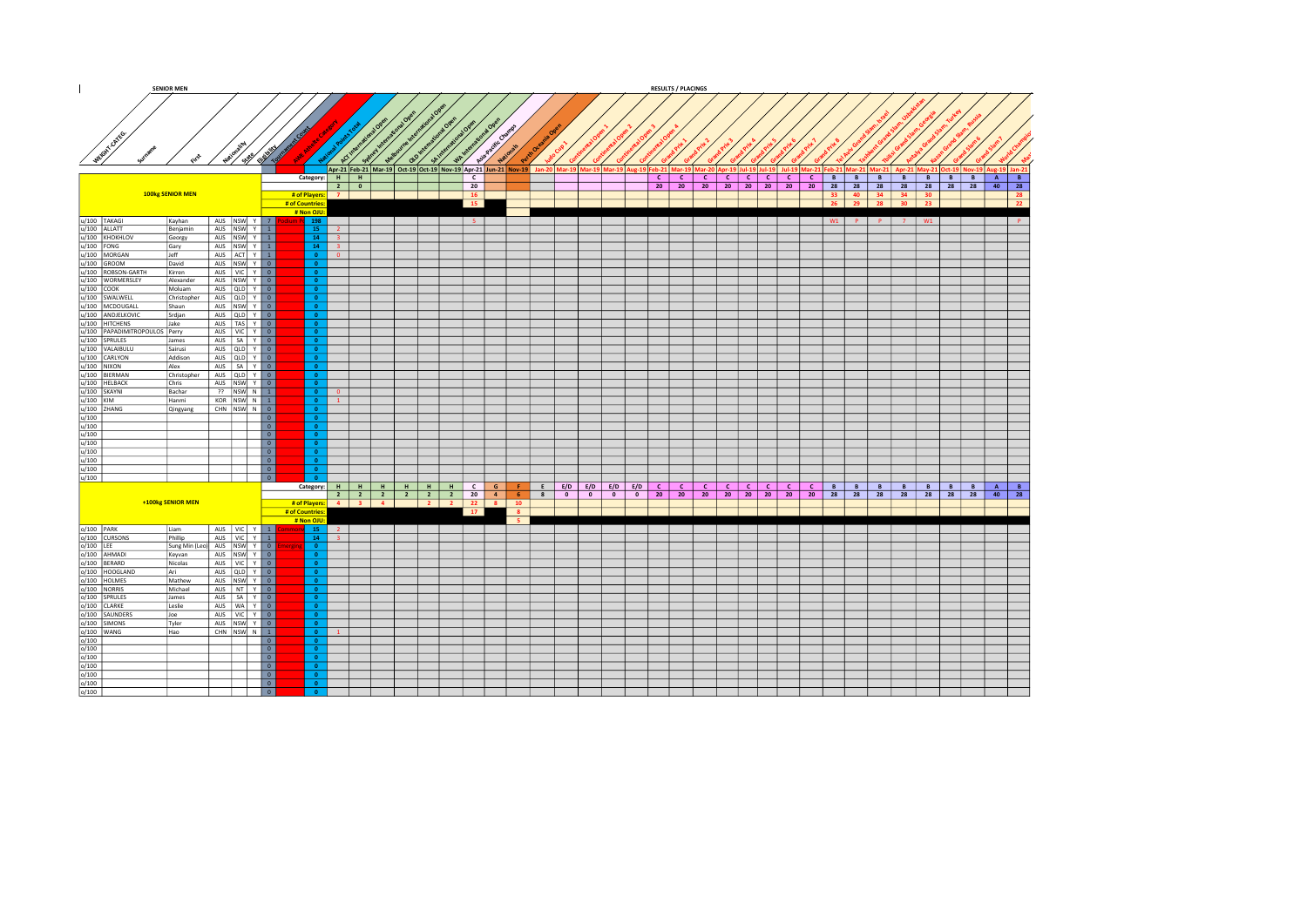|                                                                                                                                                                                                                                                                                                                                                                                                                                                                     |                          | <b>SENIOR WOMEN</b> |                                                                   |                                                           |                                                                |              |   |         |         |          |                |                        |                 |              |            |                |                                        |              |                                                     |                          |                       | <b>RESULTS / PLACINGS</b> |         |              |              |              |                        |                       |              |              |             |              |    |                                   |    |                 |       |          |          |                |                            |
|---------------------------------------------------------------------------------------------------------------------------------------------------------------------------------------------------------------------------------------------------------------------------------------------------------------------------------------------------------------------------------------------------------------------------------------------------------------------|--------------------------|---------------------|-------------------------------------------------------------------|-----------------------------------------------------------|----------------------------------------------------------------|--------------|---|---------|---------|----------|----------------|------------------------|-----------------|--------------|------------|----------------|----------------------------------------|--------------|-----------------------------------------------------|--------------------------|-----------------------|---------------------------|---------|--------------|--------------|--------------|------------------------|-----------------------|--------------|--------------|-------------|--------------|----|-----------------------------------|----|-----------------|-------|----------|----------|----------------|----------------------------|
| GHY CATEGY                                                                                                                                                                                                                                                                                                                                                                                                                                                          |                          | Natur Sav           |                                                                   |                                                           | Apr-21 Feb-19 Mar-19 Oct-19 Oct-19 Nov-19 Apr-19 Jun-19 Nov-19 |              |   |         |         |          |                |                        |                 |              |            |                |                                        |              | Feb-21   Mar-21   Mar-19   Mar-19   Aug-19   Sep-19 |                          |                       |                           |         |              |              |              | Mar-20 Apr-19   Jul-19 |                       |              |              |             |              |    | Sen-19   Feh-21   Mar-21   Mar-21 |    |                 |       |          |          |                | Nov-19   Aug-19   Jan-21   |
|                                                                                                                                                                                                                                                                                                                                                                                                                                                                     |                          |                     |                                                                   | Category:                                                 | $H$ $H$ $H$                                                    |              | H |         | $H$ $H$ | <b>H</b> | $\mathbf{c}$   | $\mathsf{G}$           |                 | F/D          | $E \mid E$ | E              | <b>E</b> 1                             | $\mathbf{D}$ |                                                     |                          | $E$ $E/D$ $E/D$ $E/D$ |                           |         | $\mathbf{C}$ | $\mathbf{C}$ | $\mathsf{C}$ | $\lfloor$ C $\lfloor$  | -c I                  | <b>C</b>     | $\mathsf{C}$ |             | <b>C</b>     | B  | - B - I                           | B  | B               | B     |          | <b>B</b> | B              | $A \overline{B}$           |
|                                                                                                                                                                                                                                                                                                                                                                                                                                                                     | <b>48kg SENIOR WOMEN</b> |                     |                                                                   | # of Players: 6 4 5 1 0 1<br># of Countries<br># Non OJU: | $2 \mid 2 \mid 2 \mid$                                         |              |   |         | 2 2 2   |          | 20<br>14<br>13 | $\frac{1}{2}$<br>- 5 - |                 | $\bullet$    | 88         | 8 <sup>2</sup> | 8 <sup>1</sup><br>9 <sup>1</sup><br>79 | 14<br>10     | 8 <sup>1</sup><br>$\mathbf{z}$<br>$\overline{7}$    | $\overline{\phantom{0}}$ |                       | $0$ 0 20                  |         |              | 20           |              | $20 \t 20 \t 20$       |                       | 20           |              | 20 20 28 28 |              |    |                                   | 28 |                 | 28 28 |          |          |                | 28 28 40 28                |
|                                                                                                                                                                                                                                                                                                                                                                                                                                                                     |                          |                     |                                                                   |                                                           |                                                                |              |   |         |         |          |                |                        |                 |              |            |                |                                        |              |                                                     |                          |                       |                           |         |              |              |              |                        |                       |              |              |             |              |    |                                   |    |                 |       |          |          |                |                            |
|                                                                                                                                                                                                                                                                                                                                                                                                                                                                     |                          | AUS VIC Y 1         |                                                                   |                                                           | $\vert$ 2 $\vert$                                              |              |   |         |         |          |                |                        |                 |              |            |                |                                        |              |                                                     |                          |                       |                           |         |              |              |              |                        |                       |              |              |             |              |    |                                   |    |                 |       |          |          |                |                            |
|                                                                                                                                                                                                                                                                                                                                                                                                                                                                     |                          | AUS NSW Y 1         |                                                                   |                                                           | $\overline{3}$                                                 |              |   |         |         |          |                |                        |                 |              |            |                |                                        |              |                                                     |                          |                       |                           |         |              |              |              |                        |                       |              |              |             |              |    |                                   |    |                 |       |          |          |                |                            |
|                                                                                                                                                                                                                                                                                                                                                                                                                                                                     |                          | AUS NSW Y 1         |                                                                   |                                                           | $\vert$ 3                                                      |              |   |         |         |          |                |                        |                 |              |            |                |                                        |              |                                                     |                          |                       |                           |         |              |              |              |                        |                       |              |              |             |              |    |                                   |    |                 |       |          |          |                |                            |
|                                                                                                                                                                                                                                                                                                                                                                                                                                                                     |                          | AUS NSW Y 1         |                                                                   |                                                           | l o                                                            |              |   |         |         |          |                |                        |                 |              |            |                |                                        |              |                                                     |                          |                       |                           |         |              |              |              |                        |                       |              |              |             |              |    |                                   |    |                 |       |          |          |                |                            |
|                                                                                                                                                                                                                                                                                                                                                                                                                                                                     |                          | AUS NSW Y 1         |                                                                   |                                                           | $\overline{\phantom{a}}$                                       |              |   |         |         |          |                |                        |                 |              |            |                |                                        |              |                                                     |                          |                       |                           |         |              |              |              |                        |                       |              |              |             |              |    |                                   |    |                 |       |          |          |                |                            |
|                                                                                                                                                                                                                                                                                                                                                                                                                                                                     |                          | AUS NSW Y 0         |                                                                   |                                                           |                                                                |              |   |         |         |          |                |                        |                 |              |            |                |                                        |              |                                                     |                          |                       |                           |         |              |              |              |                        |                       |              |              |             |              |    |                                   |    |                 |       |          |          |                |                            |
|                                                                                                                                                                                                                                                                                                                                                                                                                                                                     |                          |                     |                                                                   |                                                           |                                                                |              |   |         |         |          |                |                        |                 |              |            |                |                                        |              |                                                     |                          |                       |                           |         |              |              |              |                        |                       |              |              |             |              |    |                                   |    |                 |       |          |          |                |                            |
|                                                                                                                                                                                                                                                                                                                                                                                                                                                                     | Anneliese                | AUS QLD Y 0         |                                                                   |                                                           |                                                                |              |   |         |         |          |                |                        |                 |              |            |                |                                        |              |                                                     |                          |                       |                           |         |              |              |              |                        |                       |              |              |             |              |    |                                   |    |                 |       |          |          |                |                            |
|                                                                                                                                                                                                                                                                                                                                                                                                                                                                     |                          | JPN NSW N 1         |                                                                   |                                                           | $-1$                                                           |              |   |         |         |          |                |                        |                 |              |            |                |                                        |              |                                                     |                          |                       |                           |         |              |              |              |                        |                       |              |              |             |              |    |                                   |    |                 |       |          |          |                |                            |
|                                                                                                                                                                                                                                                                                                                                                                                                                                                                     |                          | JPN VIC N 0         |                                                                   |                                                           |                                                                |              |   |         |         |          |                |                        |                 |              |            |                |                                        |              |                                                     |                          |                       |                           |         |              |              |              |                        |                       |              |              |             |              |    |                                   |    |                 |       |          |          |                |                            |
|                                                                                                                                                                                                                                                                                                                                                                                                                                                                     |                          |                     | $\overline{\phantom{a}}$                                          |                                                           |                                                                |              |   |         |         |          |                |                        |                 |              |            |                |                                        |              |                                                     |                          |                       |                           |         |              |              |              |                        |                       |              |              |             |              |    |                                   |    |                 |       |          |          |                |                            |
|                                                                                                                                                                                                                                                                                                                                                                                                                                                                     |                          |                     | $\overline{\phantom{a}}$                                          |                                                           |                                                                |              |   |         |         |          |                |                        |                 |              |            |                |                                        |              |                                                     |                          |                       |                           |         |              |              |              |                        |                       |              |              |             |              |    |                                   |    |                 |       |          |          |                |                            |
|                                                                                                                                                                                                                                                                                                                                                                                                                                                                     |                          |                     |                                                                   |                                                           |                                                                |              |   |         |         |          |                |                        |                 |              |            |                |                                        |              |                                                     |                          |                       |                           |         |              |              |              |                        |                       |              |              |             |              |    |                                   |    |                 |       |          |          |                |                            |
|                                                                                                                                                                                                                                                                                                                                                                                                                                                                     |                          |                     |                                                                   |                                                           |                                                                |              |   |         |         |          |                |                        |                 |              |            |                |                                        |              |                                                     |                          |                       |                           |         |              |              |              |                        |                       |              |              |             |              |    |                                   |    |                 |       |          |          |                |                            |
|                                                                                                                                                                                                                                                                                                                                                                                                                                                                     |                          |                     | $\overline{\phantom{a}}$                                          |                                                           |                                                                |              |   |         |         |          |                |                        |                 |              |            |                |                                        |              |                                                     |                          |                       |                           |         |              |              |              |                        |                       |              |              |             |              |    |                                   |    |                 |       |          |          |                |                            |
|                                                                                                                                                                                                                                                                                                                                                                                                                                                                     |                          |                     |                                                                   |                                                           |                                                                |              |   |         |         |          |                |                        |                 |              |            |                |                                        |              |                                                     |                          |                       |                           |         |              |              |              |                        |                       |              |              |             |              |    |                                   |    |                 |       |          |          |                |                            |
|                                                                                                                                                                                                                                                                                                                                                                                                                                                                     |                          |                     | $\begin{array}{ c c } \hline 0 \\ \hline 0 \\ \hline \end{array}$ |                                                           |                                                                |              |   |         |         |          |                |                        |                 |              |            |                |                                        |              |                                                     |                          |                       |                           |         |              |              |              |                        |                       |              |              |             |              |    |                                   |    |                 |       |          |          |                |                            |
|                                                                                                                                                                                                                                                                                                                                                                                                                                                                     |                          |                     | $\overline{\phantom{a}}$                                          |                                                           |                                                                |              |   |         |         |          |                |                        |                 |              |            |                |                                        |              |                                                     |                          |                       |                           |         |              |              |              |                        |                       |              |              |             |              |    |                                   |    |                 |       |          |          |                |                            |
|                                                                                                                                                                                                                                                                                                                                                                                                                                                                     |                          |                     |                                                                   |                                                           |                                                                |              |   |         |         |          |                |                        |                 |              |            |                |                                        |              |                                                     |                          |                       |                           |         |              |              |              |                        |                       |              |              |             |              |    |                                   |    |                 |       |          |          |                |                            |
| $\begin{tabular}{c c c} \hline \multicolumn{1}{c}{\textbf{u/48}} & \multicolumn{1}{c}{\textbf{AHARON}} & \multicolumn{1}{c}{\textbf{Aimee}} \\ \hline \multicolumn{1}{c}{\textbf{u/48}} & \multicolumn{1}{c}{\textbf{WUMACA}} & \multicolumn{1}{c}{\textbf{A}} & \multicolumn{1}{c}{\textbf{A}} & \multicolumn{1}{c}{\textbf{A}} & \multicolumn{1}{c}{\textbf{A}} & \multicolumn{1}{c}{\textbf{A}} & \multicolumn{1}{c}{\textbf{A}} & \multicolumn{1}{c}{\textbf{A$ |                          |                     |                                                                   | Category: H                                               |                                                                | $\mathsf{H}$ | H | $H$ $H$ |         | H        | $\overline{c}$ | G                      |                 | $\mathbf{D}$ | EE         | E              |                                        |              | $E/D$ $E/D$ $E/D$ $E/D$ $E/D$ $E/D$ $E/D$           |                          |                       |                           |         | $\mathbf{C}$ | $\mathbf{C}$ | $\mathsf{C}$ | $\lfloor$ C $\lfloor$  | $\lfloor$ C $\rfloor$ | $\mathbf{C}$ | <b>C</b>     |             | $\mathsf{C}$ | B  | B                                 | B  | B               | B     | <b>B</b> |          | $\overline{B}$ | $A \mid B$                 |
|                                                                                                                                                                                                                                                                                                                                                                                                                                                                     |                          |                     |                                                                   |                                                           | 2 2 2                                                          |              |   |         | 2 2 2   |          | 20             | $\sim$ 4               |                 | 14           | $8 \mid 8$ | 8              | $0$ 0                                  |              | $\circ$                                             | $\bullet$                |                       | $\overline{\phantom{0}}$  | $\circ$ | 20           | 20           |              | 20 20 20 20            |                       |              |              | 20 20       |              | 28 |                                   |    | 28              | 28    | 28       |          | 28             | $40$ 28                    |
|                                                                                                                                                                                                                                                                                                                                                                                                                                                                     | <b>52kg SENIOR WOMEN</b> |                     |                                                                   | # of Players: 3 3 3 4 3 2                                 |                                                                |              |   |         |         |          |                | $15$ $2$               |                 | 22           |            |                |                                        |              |                                                     |                          |                       |                           |         |              |              |              |                        |                       |              |              |             |              |    | 31 30 36                          |    | 22              |       |          |          |                | $\frac{1}{30}$             |
|                                                                                                                                                                                                                                                                                                                                                                                                                                                                     |                          |                     |                                                                   | # of Countries:                                           |                                                                |              |   |         |         |          | $-12$          |                        |                 | <b>18</b>    |            |                |                                        |              |                                                     |                          |                       |                           |         |              |              |              |                        |                       |              |              |             |              | 24 | $20 \t 27$                        |    | 17 <sup>2</sup> |       |          |          |                | $\overline{\phantom{0}23}$ |
|                                                                                                                                                                                                                                                                                                                                                                                                                                                                     |                          |                     |                                                                   | # Non OJL                                                 |                                                                |              |   |         |         |          |                |                        | $\overline{16}$ |              |            |                |                                        |              |                                                     |                          |                       |                           |         |              |              |              |                        |                       |              |              |             |              |    |                                   |    |                 |       |          |          |                |                            |
|                                                                                                                                                                                                                                                                                                                                                                                                                                                                     | <b>Tinka</b>             |                     |                                                                   |                                                           |                                                                |              |   |         |         |          | 7 <sup>7</sup> |                        |                 |              |            |                |                                        |              |                                                     |                          |                       |                           |         |              |              |              |                        |                       |              |              |             |              | P  | P <sub>1</sub>                    | P  | W <sub>1</sub>  |       |          |          |                | P                          |
|                                                                                                                                                                                                                                                                                                                                                                                                                                                                     | Charisma                 | AUS NSW Y 6         |                                                                   |                                                           | $\blacksquare$                                                 |              |   |         |         |          |                |                        |                 |              |            |                |                                        |              |                                                     |                          |                       |                           |         |              |              |              |                        |                       |              |              |             |              |    |                                   |    |                 |       |          |          |                |                            |
|                                                                                                                                                                                                                                                                                                                                                                                                                                                                     |                          | AUS QLD Y 1         |                                                                   |                                                           |                                                                |              |   |         |         |          |                |                        |                 |              |            |                |                                        |              |                                                     |                          |                       |                           |         |              |              |              |                        |                       |              |              |             |              |    |                                   |    |                 |       |          |          |                |                            |
|                                                                                                                                                                                                                                                                                                                                                                                                                                                                     | Katelyn                  | AUS NSW Y 1         |                                                                   |                                                           | $\vert 2 \vert$                                                |              |   |         |         |          |                |                        |                 |              |            |                |                                        |              |                                                     |                          |                       |                           |         |              |              |              |                        |                       |              |              |             |              |    |                                   |    |                 |       |          |          |                |                            |
|                                                                                                                                                                                                                                                                                                                                                                                                                                                                     | Electra                  | AUS VIC Y 1         |                                                                   |                                                           | $\overline{\phantom{a}}$                                       |              |   |         |         |          |                |                        |                 |              |            |                |                                        |              |                                                     |                          |                       |                           |         |              |              |              |                        |                       |              |              |             |              |    |                                   |    |                 |       |          |          |                |                            |
|                                                                                                                                                                                                                                                                                                                                                                                                                                                                     | Anneliese                | AUS QLD Y 0         |                                                                   |                                                           |                                                                |              |   |         |         |          |                |                        |                 |              |            |                |                                        |              |                                                     |                          |                       |                           |         |              |              |              |                        |                       |              |              |             |              |    |                                   |    |                 |       |          |          |                |                            |
|                                                                                                                                                                                                                                                                                                                                                                                                                                                                     | Bethany                  | AUS ACT Y 0         |                                                                   |                                                           |                                                                |              |   |         |         |          |                |                        |                 |              |            |                |                                        |              |                                                     |                          |                       |                           |         |              |              |              |                        |                       |              |              |             |              |    |                                   |    |                 |       |          |          |                |                            |
|                                                                                                                                                                                                                                                                                                                                                                                                                                                                     | Tenavah                  | AUS NSW Y 0         |                                                                   |                                                           |                                                                |              |   |         |         |          |                |                        |                 |              |            |                |                                        |              |                                                     |                          |                       |                           |         |              |              |              |                        |                       |              |              |             |              |    |                                   |    |                 |       |          |          |                |                            |
|                                                                                                                                                                                                                                                                                                                                                                                                                                                                     |                          |                     |                                                                   |                                                           |                                                                |              |   |         |         |          |                |                        |                 |              |            |                |                                        |              |                                                     |                          |                       |                           |         |              |              |              |                        |                       |              |              |             |              |    |                                   |    |                 |       |          |          |                |                            |
|                                                                                                                                                                                                                                                                                                                                                                                                                                                                     | Kimberely                | AUS   VIC Y 0       |                                                                   |                                                           |                                                                |              |   |         |         |          |                |                        |                 |              |            |                |                                        |              |                                                     |                          |                       |                           |         |              |              |              |                        |                       |              |              |             |              |    |                                   |    |                 |       |          |          |                |                            |
|                                                                                                                                                                                                                                                                                                                                                                                                                                                                     | Amy                      | AUS   SA   Y   0    |                                                                   |                                                           |                                                                |              |   |         |         |          |                |                        |                 |              |            |                |                                        |              |                                                     |                          |                       |                           |         |              |              |              |                        |                       |              |              |             |              |    |                                   |    |                 |       |          |          |                |                            |
|                                                                                                                                                                                                                                                                                                                                                                                                                                                                     | lAmv                     | AUS   SA   Y   0    |                                                                   |                                                           |                                                                |              |   |         |         |          |                |                        |                 |              |            |                |                                        |              |                                                     |                          |                       |                           |         |              |              |              |                        |                       |              |              |             |              |    |                                   |    |                 |       |          |          |                |                            |
|                                                                                                                                                                                                                                                                                                                                                                                                                                                                     | l Silvia                 | AUS QLD Y 0         |                                                                   |                                                           |                                                                |              |   |         |         |          |                |                        |                 |              |            |                |                                        |              |                                                     |                          |                       |                           |         |              |              |              |                        |                       |              |              |             |              |    |                                   |    |                 |       |          |          |                |                            |
|                                                                                                                                                                                                                                                                                                                                                                                                                                                                     | Pricilla                 | AUS VIC Y 0         |                                                                   |                                                           |                                                                |              |   |         |         |          |                |                        |                 |              |            |                |                                        |              |                                                     |                          |                       |                           |         |              |              |              |                        |                       |              |              |             |              |    |                                   |    |                 |       |          |          |                |                            |
|                                                                                                                                                                                                                                                                                                                                                                                                                                                                     |                          |                     |                                                                   |                                                           |                                                                |              |   |         |         |          |                |                        |                 |              |            |                |                                        |              |                                                     |                          |                       |                           |         |              |              |              |                        |                       |              |              |             |              |    |                                   |    |                 |       |          |          |                |                            |
|                                                                                                                                                                                                                                                                                                                                                                                                                                                                     | Rina                     | AUS   WA Y 0        |                                                                   |                                                           |                                                                |              |   |         |         |          |                |                        |                 |              |            |                |                                        |              |                                                     |                          |                       |                           |         |              |              |              |                        |                       |              |              |             |              |    |                                   |    |                 |       |          |          |                |                            |
|                                                                                                                                                                                                                                                                                                                                                                                                                                                                     | Isabella                 | AUS NSW N 0         |                                                                   |                                                           |                                                                |              |   |         |         |          |                |                        |                 |              |            |                |                                        |              |                                                     |                          |                       |                           |         |              |              |              |                        |                       |              |              |             |              |    |                                   |    |                 |       |          |          |                |                            |
|                                                                                                                                                                                                                                                                                                                                                                                                                                                                     | Ririko                   | JPN NSW N 0         |                                                                   |                                                           |                                                                |              |   |         |         |          |                |                        |                 |              |            |                |                                        |              |                                                     |                          |                       |                           |         |              |              |              |                        |                       |              |              |             |              |    |                                   |    |                 |       |          |          |                |                            |
|                                                                                                                                                                                                                                                                                                                                                                                                                                                                     |                          |                     | $\overline{\phantom{a}}$                                          |                                                           |                                                                |              |   |         |         |          |                |                        |                 |              |            |                |                                        |              |                                                     |                          |                       |                           |         |              |              |              |                        |                       |              |              |             |              |    |                                   |    |                 |       |          |          |                |                            |
|                                                                                                                                                                                                                                                                                                                                                                                                                                                                     |                          |                     |                                                                   |                                                           |                                                                |              |   |         |         |          |                |                        |                 |              |            |                |                                        |              |                                                     |                          |                       |                           |         |              |              |              |                        |                       |              |              |             |              |    |                                   |    |                 |       |          |          |                |                            |
| $\begin{array}{l l} \hline \textit{W52} & \textit{EASTON} \\ \hline \textit{W52} & \textit{VAVOR} \\ \hline \textit{W52} & \textit{NOOK} \\ \hline \textit{W52} & \textit{MOOK} \\ \hline \textit{W52} & \textit{OREIN} \\ \hline \textit{W52} & \textit{OERMP} \\ \hline \textit{W52} & \textit{OERMP} \\ \hline \textit{W52} & \textit{NCEER} \\ \hline \textit{W52} & \textit{VCHARIC} \\ \hline \textit{W52} & \textit{VCHARIC} \\ \$                           |                          |                     | $\begin{array}{ c c } \hline \circ & \circ \end{array}$           |                                                           |                                                                |              |   |         |         |          |                |                        |                 |              |            |                |                                        |              |                                                     |                          |                       |                           |         |              |              |              |                        |                       |              |              |             |              |    |                                   |    |                 |       |          |          |                |                            |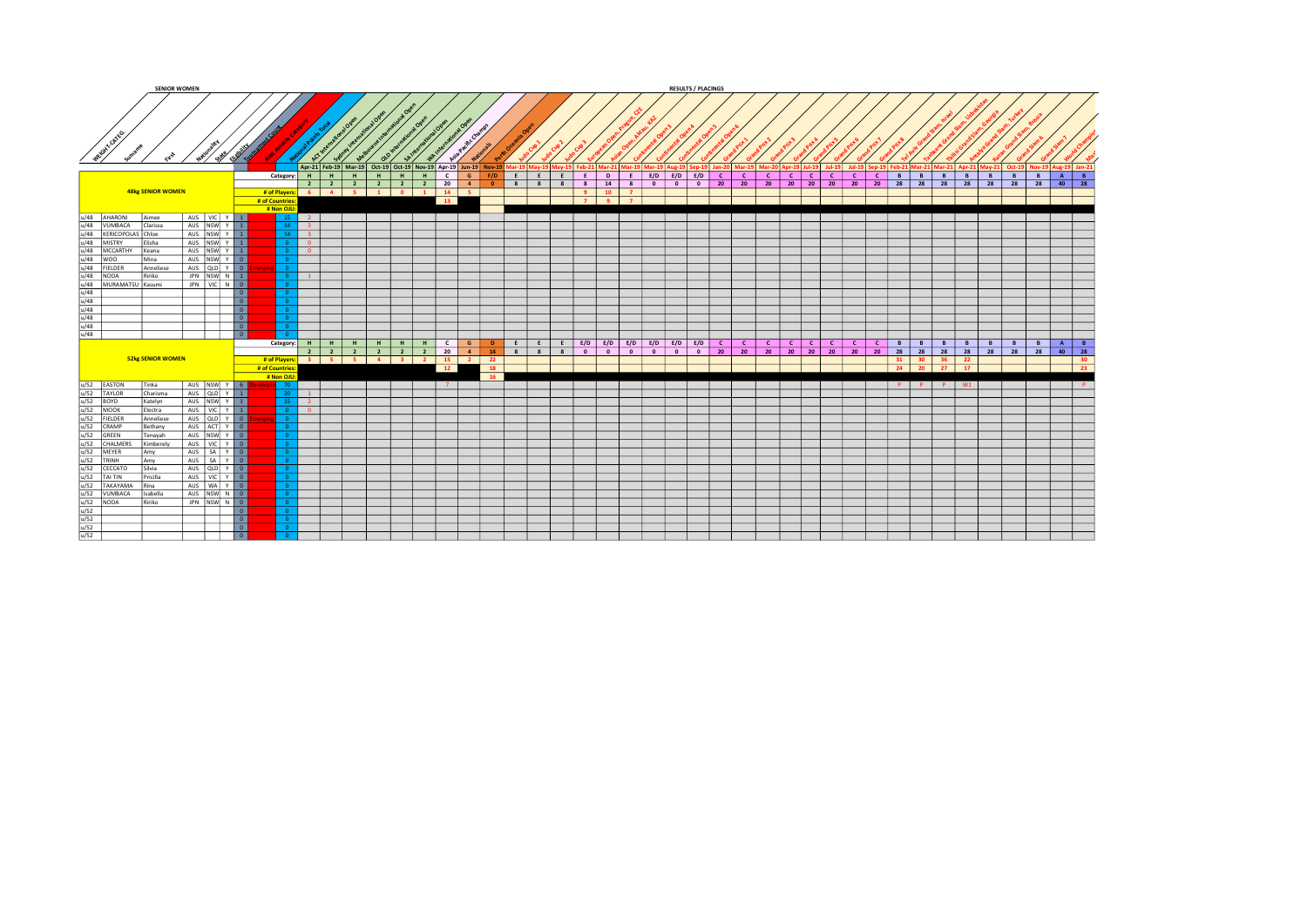|            |                          | <b>SENIOR WOMEN</b> |                |                          |                    |                                                                                                                        |                                  |   |                                  |    |                 |                |          |                         |                                     |         |           |     | <b>RESULTS / PLACINGS</b> |    |    |                           |                   |              |    |                    |               |   |                                                                |    |   |         |    |   |           |
|------------|--------------------------|---------------------|----------------|--------------------------|--------------------|------------------------------------------------------------------------------------------------------------------------|----------------------------------|---|----------------------------------|----|-----------------|----------------|----------|-------------------------|-------------------------------------|---------|-----------|-----|---------------------------|----|----|---------------------------|-------------------|--------------|----|--------------------|---------------|---|----------------------------------------------------------------|----|---|---------|----|---|-----------|
| IGHT ONES. |                          |                     |                |                          |                    | Apr-21 Feb-19 Mar-19 Oct-19 Oct-19 Nov-19 Apr-19 Jun-19 Nov-19 Mar-19 May-19 May-19 Feb-21 Mar-21 Mar-19 Mar-19 Aug-19 |                                  |   |                                  |    |                 |                |          |                         |                                     |         |           |     |                           |    |    | Mar-19 Mar-20 Apr-19 Jul- |                   |              |    | <b>1-19 Sep-19</b> |               |   | Feb-21 Mar-21 Mar-21 Apr-21 May-21 Oct-19 Nov-19 Aug-19 Jan-21 |    |   |         |    |   |           |
|            |                          |                     |                |                          | Category: H        | H                                                                                                                      | H                                | H | H                                |    | $\epsilon$<br>G | E              | E<br>E I |                         | $E/D$ $E/D$ $E/D$ $E/D$ $E/D$ $E/D$ |         |           | E/D | <b>C</b>                  | c  |    | <b>C</b>                  | c I               | $\mathbf{c}$ |    | $\sim$             | B             | B | B                                                              | B  | B | B       | B  | A | B         |
|            |                          |                     |                |                          |                    | $2 \mid 2$                                                                                                             | $\overline{2}$<br>$\overline{2}$ |   | $\overline{2}$<br>$\overline{2}$ |    | $20 \t 4$       | 8 <sup>1</sup> | 88       | $\overline{\mathbf{0}}$ | $\circ$<br>$\overline{0}$           | $\circ$ | $\bullet$ |     | $\circ$                   | 20 | 20 | 20                        | $20 \mid 20 \mid$ | 20           | 20 |                    | $20 \quad 28$ |   | 28 28                                                          | 28 |   | $28$ 28 | 28 |   | $40$ $28$ |
|            | <b>57kg SENIOR WOMEN</b> |                     |                |                          | # of Players:   10 | $\overline{z}$                                                                                                         | - 5 - 1<br>$\sim$ 7 $\sim$       |   | $\overline{\mathbf{3}}$<br>-6.   |    | $19$ $7$        |                |          |                         |                                     |         |           |     |                           |    |    |                           |                   |              |    |                    |               |   |                                                                |    |   |         |    |   |           |
|            |                          |                     |                | # of Countries           |                    |                                                                                                                        |                                  |   |                                  | 17 |                 |                |          |                         |                                     |         |           |     |                           |    |    |                           |                   |              |    |                    |               |   |                                                                |    |   |         |    |   |           |
|            |                          |                     |                |                          | # Non OJU:         |                                                                                                                        |                                  |   |                                  |    |                 |                |          |                         |                                     |         |           |     |                           |    |    |                           |                   |              |    |                    |               |   |                                                                |    |   |         |    |   |           |
| LORIENTE   | <b>Tatum</b>             |                     | AUS VIC Y 1    |                          |                    | $\sim$                                                                                                                 |                                  |   |                                  |    |                 |                |          |                         |                                     |         |           |     |                           |    |    |                           |                   |              |    |                    |               |   |                                                                |    |   |         |    |   |           |
| CHALMERS   | Kimberelv                |                     | AUS VIC Y 1    |                          |                    | $\overline{\mathbf{3}}$                                                                                                |                                  |   |                                  |    |                 |                |          |                         |                                     |         |           |     |                           |    |    |                           |                   |              |    |                    |               |   |                                                                |    |   |         |    |   |           |
| FERREIRA   | Astric                   |                     | AUS   VIC   Y  |                          |                    | -5.                                                                                                                    |                                  |   |                                  |    |                 |                |          |                         |                                     |         |           |     |                           |    |    |                           |                   |              |    |                    |               |   |                                                                |    |   |         |    |   |           |
| FINKA      | Deana                    |                     |                |                          |                    | -51                                                                                                                    |                                  |   |                                  |    |                 |                |          |                         |                                     |         |           |     |                           |    |    |                           |                   |              |    |                    |               |   |                                                                |    |   |         |    |   |           |
| FINKA      | Marissa                  |                     | AUS NSW Y 1    |                          |                    | $\overline{0}$                                                                                                         |                                  |   |                                  |    |                 |                |          |                         |                                     |         |           |     |                           |    |    |                           |                   |              |    |                    |               |   |                                                                |    |   |         |    |   |           |
| CRAMP      | Bethany                  |                     | AUS ACT Y 1    |                          |                    | $\mathbf{0}$                                                                                                           |                                  |   |                                  |    |                 |                |          |                         |                                     |         |           |     |                           |    |    |                           |                   |              |    |                    |               |   |                                                                |    |   |         |    |   |           |
| EASTON     | Tinka                    |                     | AUS NSW Y 0    |                          |                    |                                                                                                                        |                                  |   |                                  |    |                 |                |          |                         |                                     |         |           |     |                           |    |    |                           |                   |              |    |                    |               |   |                                                                |    |   |         |    |   |           |
| RAMETTA    | Ryley                    |                     | AUS VIC Y O    |                          |                    |                                                                                                                        |                                  |   |                                  |    |                 |                |          |                         |                                     |         |           |     |                           |    |    |                           |                   |              |    |                    |               |   |                                                                |    |   |         |    |   |           |
| MADDOCK    | Nina                     |                     | AUS VIC Y 0    |                          |                    |                                                                                                                        |                                  |   |                                  |    |                 |                |          |                         |                                     |         |           |     |                           |    |    |                           |                   |              |    |                    |               |   |                                                                |    |   |         |    |   |           |
| HOBBY      | Olivia                   |                     | AUS SA Y O     |                          |                    |                                                                                                                        |                                  |   |                                  |    |                 |                |          |                         |                                     |         |           |     |                           |    |    |                           |                   |              |    |                    |               |   |                                                                |    |   |         |    |   |           |
| WRIGHT     | Heidi                    |                     |                |                          |                    |                                                                                                                        |                                  |   |                                  |    |                 |                |          |                         |                                     |         |           |     |                           |    |    |                           |                   |              |    |                    |               |   |                                                                |    |   |         |    |   |           |
| HAMASHIMA  | Megumi                   |                     | JPN QLD N 1    |                          |                    | -3.                                                                                                                    |                                  |   |                                  |    |                 |                |          |                         |                                     |         |           |     |                           |    |    |                           |                   |              |    |                    |               |   |                                                                |    |   |         |    |   |           |
| ARCOS      | Yolanda                  |                     | ECU NSW N 1    |                          |                    | $\sim$                                                                                                                 |                                  |   |                                  |    |                 |                |          |                         |                                     |         |           |     |                           |    |    |                           |                   |              |    |                    |               |   |                                                                |    |   |         |    |   |           |
|            |                          |                     |                |                          |                    |                                                                                                                        |                                  |   |                                  |    |                 |                |          |                         |                                     |         |           |     |                           |    |    |                           |                   |              |    |                    |               |   |                                                                |    |   |         |    |   |           |
|            |                          |                     |                |                          |                    |                                                                                                                        |                                  |   |                                  |    |                 |                |          |                         |                                     |         |           |     |                           |    |    |                           |                   |              |    |                    |               |   |                                                                |    |   |         |    |   |           |
|            |                          |                     |                |                          |                    |                                                                                                                        |                                  |   |                                  |    |                 |                |          |                         |                                     |         |           |     |                           |    |    |                           |                   |              |    |                    |               |   |                                                                |    |   |         |    |   |           |
|            |                          |                     |                | l o                      |                    |                                                                                                                        |                                  |   |                                  |    |                 |                |          |                         |                                     |         |           |     |                           |    |    |                           |                   |              |    |                    |               |   |                                                                |    |   |         |    |   |           |
|            |                          |                     | $\overline{0}$ |                          |                    |                                                                                                                        |                                  |   |                                  |    |                 |                |          |                         |                                     |         |           |     |                           |    |    |                           |                   |              |    |                    |               |   |                                                                |    |   |         |    |   |           |
|            |                          |                     |                | $\overline{\phantom{a}}$ |                    |                                                                                                                        |                                  |   |                                  |    |                 |                |          |                         |                                     |         |           |     |                           |    |    |                           |                   |              |    |                    |               |   |                                                                |    |   |         |    |   |           |
|            |                          |                     |                |                          |                    |                                                                                                                        |                                  |   |                                  |    |                 |                |          |                         |                                     |         |           |     |                           |    |    |                           |                   |              |    |                    |               |   |                                                                |    |   |         |    |   |           |
|            |                          |                     |                |                          |                    |                                                                                                                        |                                  |   |                                  |    |                 |                |          |                         |                                     |         |           |     |                           |    |    |                           |                   |              |    |                    |               |   |                                                                |    |   |         |    |   |           |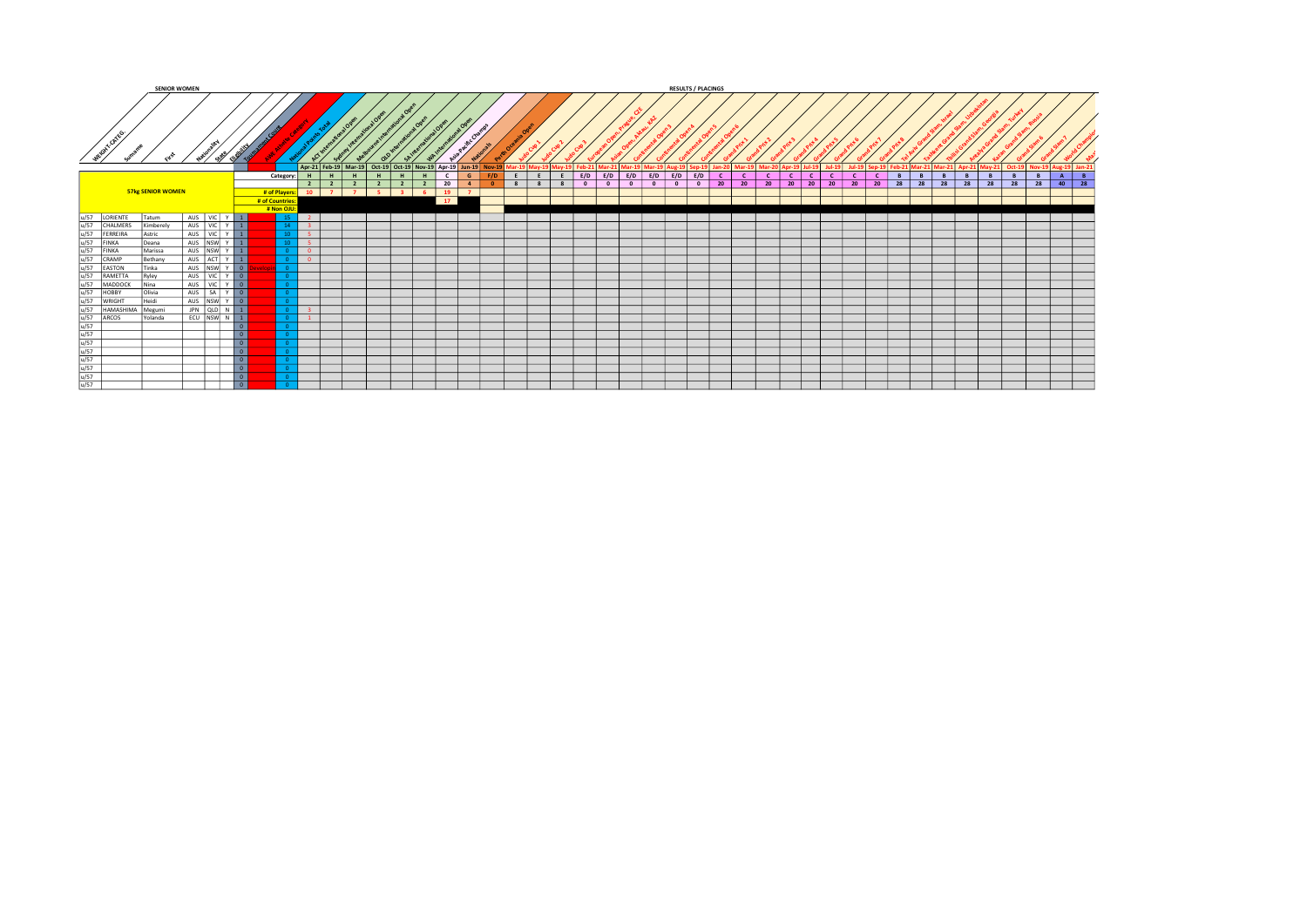| <b>SENIOR WOMEN</b>                                                                                                                                                                                                                                                                                                                                                                                                                                    |                           |                          |                                                     |                         |                        |            |   |                                                                    |                 |                                                                |                       |                   |                                                     |                          |                                       | <b>RESULTS / PLACINGS</b> |                       |              |                                                                           |              |                 |   |                                    |   |              |                      |          |                       |                             |
|--------------------------------------------------------------------------------------------------------------------------------------------------------------------------------------------------------------------------------------------------------------------------------------------------------------------------------------------------------------------------------------------------------------------------------------------------------|---------------------------|--------------------------|-----------------------------------------------------|-------------------------|------------------------|------------|---|--------------------------------------------------------------------|-----------------|----------------------------------------------------------------|-----------------------|-------------------|-----------------------------------------------------|--------------------------|---------------------------------------|---------------------------|-----------------------|--------------|---------------------------------------------------------------------------|--------------|-----------------|---|------------------------------------|---|--------------|----------------------|----------|-----------------------|-----------------------------|
| Metant corres                                                                                                                                                                                                                                                                                                                                                                                                                                          | - 39<br>$\leftrightarrow$ |                          |                                                     |                         |                        |            |   |                                                                    |                 | Apr-21 Feb-19 Mar-19 Oct-19 Oct-19 Nov-19 Apr-19 Jun-19 Nov-19 |                       |                   | lar-19   Mav-19   Mav-19   Feb-21   Mar-21   Mar-19 |                          |                                       |                           |                       |              | )   Mar-19   Aug-19   Sep-19   Jan-20   Mar-19   Mar-20   Apr-19   Jul-19 | $Jul-19$     |                 |   | Jul-19 Sep-19 Feb-21 Mar-21 Mar-21 |   |              |                      |          |                       | Oct-19 Nov-19 Aug-19 Jan-21 |
|                                                                                                                                                                                                                                                                                                                                                                                                                                                        |                           |                          | Category: H   H   H                                 |                         |                        | <b>H</b> I | H | $H$ $C$                                                            | G               | $\mathbf{D}$                                                   |                       | $E \mid E \mid E$ | $E/D$ $E/D$ $E/D$ $E/D$ $E/D$ $E/D$ $E/D$ $C$       |                          |                                       |                           | $\lfloor$ C $\lfloor$ | $\mathbf{C}$ | $c \mid c \mid$                                                           | $\mathbf{C}$ | $c \mid c \mid$ | B | $-B$                               | B | B            | B                    | <b>B</b> | <b>B</b> A B          |                             |
| <b>63kg SENIOR WOMEN</b>                                                                                                                                                                                                                                                                                                                                                                                                                               |                           |                          | # of Players: 5 4 2<br># of Countries<br># Non OJU: |                         | $2 \mid 2 \mid 2 \mid$ |            |   | $\begin{array}{c c c c c c c c} \hline 2 & 2 & 2 & 20 \end{array}$ | 10              | $-4$<br>14<br>3 0 3 13 10 26<br>18<br>16                       |                       | $8 \mid 8 \mid 8$ | $\bullet$                                           | $\overline{\phantom{0}}$ | $\overline{\phantom{a}}$<br>$\bullet$ | $0$ 0 20                  | 20                    | 20           | 20 20 20 20 20 20 28 28 28 28 28                                          |              |                 |   |                                    |   |              | 24<br>$\frac{1}{15}$ |          |                       | 28 28 40 28                 |
|                                                                                                                                                                                                                                                                                                                                                                                                                                                        | AUS QLD Y 2               |                          |                                                     |                         |                        |            |   |                                                                    |                 |                                                                |                       |                   |                                                     |                          |                                       |                           |                       |              |                                                                           |              |                 |   |                                    |   |              | P                    |          |                       |                             |
| u/63 HAECKER<br>Katharina                                                                                                                                                                                                                                                                                                                                                                                                                              |                           |                          |                                                     |                         |                        |            |   |                                                                    | $\vert 2 \vert$ |                                                                |                       |                   |                                                     |                          |                                       |                           |                       |              |                                                                           |              |                 |   |                                    |   |              |                      |          |                       |                             |
| Maeye                                                                                                                                                                                                                                                                                                                                                                                                                                                  | AUS   VIC   Y   1         |                          |                                                     | $\blacksquare$          |                        |            |   |                                                                    |                 |                                                                |                       |                   |                                                     |                          |                                       |                           |                       |              |                                                                           |              |                 |   |                                    |   |              |                      |          |                       |                             |
| <b>Sava</b>                                                                                                                                                                                                                                                                                                                                                                                                                                            | AUS   WA   Y   1          |                          |                                                     | $\vert 2 \vert$         |                        |            |   |                                                                    |                 |                                                                |                       |                   |                                                     |                          |                                       |                           |                       |              |                                                                           |              |                 |   |                                    |   |              |                      |          |                       |                             |
| <b>Yvonne</b>                                                                                                                                                                                                                                                                                                                                                                                                                                          | AUS NSW Y 1               |                          |                                                     | $\overline{1}$ 3        |                        |            |   |                                                                    |                 |                                                                |                       |                   |                                                     |                          |                                       |                           |                       |              |                                                                           |              |                 |   |                                    |   |              |                      |          |                       |                             |
|                                                                                                                                                                                                                                                                                                                                                                                                                                                        |                           |                          |                                                     |                         |                        |            |   |                                                                    |                 |                                                                |                       |                   |                                                     |                          |                                       |                           |                       |              |                                                                           |              |                 |   |                                    |   |              |                      |          |                       |                             |
| Cia                                                                                                                                                                                                                                                                                                                                                                                                                                                    | AUS NSW Y 1               |                          |                                                     | $-4$                    |                        |            |   |                                                                    |                 |                                                                |                       |                   |                                                     |                          |                                       |                           |                       |              |                                                                           |              |                 |   |                                    |   |              |                      |          |                       |                             |
| $\begin{array}{l l l} \hline \psi(8) & \text{MACER} \\ \hline \psi(8) & \text{MOCCHAN} \\ \hline \psi(8) & \text{MODCHON} \\ \hline \psi(9) & \text{ELOUSER} \\ \hline \psi(9) & \text{ELOUDAS} \\ \hline \psi(8) & \text{MLOINON} \\ \hline \psi(9) & \text{MLOINONON} \\ \hline \psi(9) & \text{MPOMONON} \\ \hline \psi(1) & \text{MPOMAN} \\ \hline \psi(1) & \text{MPOMAN} \\ \hline \psi(1) & \text{MPOMAN} \\ \hline \psi(1) & \$<br>'Josephine | AUS WAY 0                 |                          |                                                     |                         |                        |            |   |                                                                    |                 |                                                                |                       |                   |                                                     |                          |                                       |                           |                       |              |                                                                           |              |                 |   |                                    |   |              |                      |          |                       |                             |
| l Vita                                                                                                                                                                                                                                                                                                                                                                                                                                                 |                           |                          |                                                     |                         |                        |            |   |                                                                    |                 |                                                                |                       |                   |                                                     |                          |                                       |                           |                       |              |                                                                           |              |                 |   |                                    |   |              |                      |          |                       |                             |
| Saskia                                                                                                                                                                                                                                                                                                                                                                                                                                                 | AUS NSW Y 0               |                          |                                                     |                         |                        |            |   |                                                                    |                 |                                                                |                       |                   |                                                     |                          |                                       |                           |                       |              |                                                                           |              |                 |   |                                    |   |              |                      |          |                       |                             |
|                                                                                                                                                                                                                                                                                                                                                                                                                                                        |                           |                          |                                                     |                         |                        |            |   |                                                                    |                 |                                                                |                       |                   |                                                     |                          |                                       |                           |                       |              |                                                                           |              |                 |   |                                    |   |              |                      |          |                       |                             |
| Alexandra                                                                                                                                                                                                                                                                                                                                                                                                                                              | AUS NSW Y 0               |                          |                                                     |                         |                        |            |   |                                                                    |                 |                                                                |                       |                   |                                                     |                          |                                       |                           |                       |              |                                                                           |              |                 |   |                                    |   |              |                      |          |                       |                             |
| Francis                                                                                                                                                                                                                                                                                                                                                                                                                                                | AUS QLD Y 0               |                          |                                                     |                         |                        |            |   |                                                                    |                 |                                                                |                       |                   |                                                     |                          |                                       |                           |                       |              |                                                                           |              |                 |   |                                    |   |              |                      |          |                       |                             |
| <b>Sakura</b>                                                                                                                                                                                                                                                                                                                                                                                                                                          | AUS   VIC Y O             |                          |                                                     |                         |                        |            |   |                                                                    |                 |                                                                |                       |                   |                                                     |                          |                                       |                           |                       |              |                                                                           |              |                 |   |                                    |   |              |                      |          |                       |                             |
| Mizuho                                                                                                                                                                                                                                                                                                                                                                                                                                                 | JPN QLD N 0               |                          |                                                     |                         |                        |            |   |                                                                    |                 |                                                                |                       |                   |                                                     |                          |                                       |                           |                       |              |                                                                           |              |                 |   |                                    |   |              |                      |          |                       |                             |
|                                                                                                                                                                                                                                                                                                                                                                                                                                                        |                           |                          |                                                     |                         |                        |            |   |                                                                    |                 |                                                                |                       |                   |                                                     |                          |                                       |                           |                       |              |                                                                           |              |                 |   |                                    |   |              |                      |          |                       |                             |
|                                                                                                                                                                                                                                                                                                                                                                                                                                                        |                           | 0                        |                                                     |                         |                        |            |   |                                                                    |                 |                                                                |                       |                   |                                                     |                          |                                       |                           |                       |              |                                                                           |              |                 |   |                                    |   |              |                      |          |                       |                             |
|                                                                                                                                                                                                                                                                                                                                                                                                                                                        |                           | $\overline{\phantom{a}}$ |                                                     |                         |                        |            |   |                                                                    |                 |                                                                |                       |                   |                                                     |                          |                                       |                           |                       |              |                                                                           |              |                 |   |                                    |   |              |                      |          |                       |                             |
|                                                                                                                                                                                                                                                                                                                                                                                                                                                        |                           | $\boxed{0}$              |                                                     |                         |                        |            |   |                                                                    |                 |                                                                |                       |                   |                                                     |                          |                                       |                           |                       |              |                                                                           |              |                 |   |                                    |   |              |                      |          |                       |                             |
|                                                                                                                                                                                                                                                                                                                                                                                                                                                        |                           | $\overline{\phantom{a}}$ |                                                     |                         |                        |            |   |                                                                    |                 |                                                                |                       |                   |                                                     |                          |                                       |                           |                       |              |                                                                           |              |                 |   |                                    |   |              |                      |          |                       |                             |
|                                                                                                                                                                                                                                                                                                                                                                                                                                                        |                           |                          |                                                     |                         |                        |            |   |                                                                    |                 |                                                                |                       |                   |                                                     |                          |                                       |                           |                       |              |                                                                           |              |                 |   |                                    |   |              |                      |          |                       |                             |
|                                                                                                                                                                                                                                                                                                                                                                                                                                                        |                           | $\overline{\phantom{0}}$ |                                                     |                         |                        |            |   |                                                                    |                 |                                                                |                       |                   |                                                     |                          |                                       |                           |                       |              |                                                                           |              |                 |   |                                    |   |              |                      |          |                       |                             |
|                                                                                                                                                                                                                                                                                                                                                                                                                                                        |                           | $\overline{0}$           |                                                     |                         |                        |            |   |                                                                    |                 |                                                                |                       |                   |                                                     |                          |                                       |                           |                       |              |                                                                           |              |                 |   |                                    |   |              |                      |          |                       |                             |
|                                                                                                                                                                                                                                                                                                                                                                                                                                                        |                           |                          | Category: $H$ $H$ $H$                               |                         |                        | $H$ $H$    |   |                                                                    |                 |                                                                |                       |                   |                                                     |                          |                                       |                           |                       |              | c c c c c s s s                                                           |              |                 |   |                                    |   | $B$ $B$      |                      |          | $B$   $B$   $A$   $B$ |                             |
|                                                                                                                                                                                                                                                                                                                                                                                                                                                        |                           |                          |                                                     |                         | $2$ $2$ $2$            |            |   |                                                                    |                 |                                                                | 2 2 2 20 4 14 8 8 8 8 |                   | $\bullet$                                           | $\bullet$                | $\bullet$<br>$\overline{\phantom{0}}$ | $0$ 0 20                  | 20 20                 |              | 20 20 20 20 20 28 28 28 28 28 2                                           |              |                 |   |                                    |   |              |                      |          |                       | 28 28 40 28                 |
| <b>70kg SENIOR WOMEN</b>                                                                                                                                                                                                                                                                                                                                                                                                                               |                           |                          |                                                     |                         |                        |            |   |                                                                    |                 |                                                                |                       |                   |                                                     |                          |                                       |                           |                       |              |                                                                           |              |                 |   |                                    |   |              |                      |          |                       |                             |
|                                                                                                                                                                                                                                                                                                                                                                                                                                                        |                           |                          | # of Players: 7 4 2                                 |                         |                        | $0$ 1      |   |                                                                    |                 | $10 \mid 5 \mid 22$                                            |                       |                   |                                                     |                          |                                       |                           |                       |              |                                                                           |              |                 |   | 28 27 27                           |   | 28           |                      |          |                       | $25 -$                      |
|                                                                                                                                                                                                                                                                                                                                                                                                                                                        |                           |                          | # of Countries                                      |                         |                        |            |   |                                                                    | 9               | 18                                                             |                       |                   |                                                     |                          |                                       |                           |                       |              |                                                                           |              |                 |   | 22 24 24                           |   | 24           |                      |          |                       | $\frac{1}{21}$              |
|                                                                                                                                                                                                                                                                                                                                                                                                                                                        |                           |                          | # Non OJU                                           |                         |                        |            |   |                                                                    |                 | $-17$                                                          |                       |                   |                                                     |                          |                                       |                           |                       |              |                                                                           |              |                 |   |                                    |   |              |                      |          |                       |                             |
|                                                                                                                                                                                                                                                                                                                                                                                                                                                        | AUS VIC Y 6               |                          |                                                     |                         |                        |            |   |                                                                    | $-3$            |                                                                |                       |                   |                                                     |                          |                                       |                           |                       |              |                                                                           |              |                 |   | P W1 7                             |   | $\mathbf{P}$ |                      |          |                       |                             |
|                                                                                                                                                                                                                                                                                                                                                                                                                                                        |                           |                          |                                                     | $\mathbf{1}$            |                        |            |   |                                                                    |                 |                                                                |                       |                   |                                                     |                          |                                       |                           |                       |              |                                                                           |              |                 |   |                                    |   |              |                      |          |                       |                             |
| Melissa                                                                                                                                                                                                                                                                                                                                                                                                                                                | AUS NSW Y 1               |                          |                                                     |                         |                        |            |   |                                                                    |                 |                                                                |                       |                   |                                                     |                          |                                       |                           |                       |              |                                                                           |              |                 |   |                                    |   |              |                      |          |                       |                             |
| Avalon                                                                                                                                                                                                                                                                                                                                                                                                                                                 | AUS VIC Y 1               |                          |                                                     | $\overline{1}$ 3        |                        |            |   |                                                                    |                 |                                                                |                       |                   |                                                     |                          |                                       |                           |                       |              |                                                                           |              |                 |   |                                    |   |              |                      |          |                       |                             |
|                                                                                                                                                                                                                                                                                                                                                                                                                                                        | AUS VIC Y 1               |                          |                                                     | $-5$                    |                        |            |   |                                                                    |                 |                                                                |                       |                   |                                                     |                          |                                       |                           |                       |              |                                                                           |              |                 |   |                                    |   |              |                      |          |                       |                             |
| Christina                                                                                                                                                                                                                                                                                                                                                                                                                                              |                           |                          |                                                     | $\overline{\mathbf{0}}$ |                        |            |   |                                                                    |                 |                                                                |                       |                   |                                                     |                          |                                       |                           |                       |              |                                                                           |              |                 |   |                                    |   |              |                      |          |                       |                             |
| Olena                                                                                                                                                                                                                                                                                                                                                                                                                                                  | AUS NSW Y 1               |                          |                                                     |                         |                        |            |   |                                                                    |                 |                                                                |                       |                   |                                                     |                          |                                       |                           |                       |              |                                                                           |              |                 |   |                                    |   |              |                      |          |                       |                             |
|                                                                                                                                                                                                                                                                                                                                                                                                                                                        |                           |                          |                                                     |                         |                        |            |   |                                                                    |                 |                                                                |                       |                   |                                                     |                          |                                       |                           |                       |              |                                                                           |              |                 |   |                                    |   |              |                      |          |                       |                             |
|                                                                                                                                                                                                                                                                                                                                                                                                                                                        | AUS   WA   Y   0          |                          |                                                     |                         |                        |            |   |                                                                    |                 |                                                                |                       |                   |                                                     |                          |                                       |                           |                       |              |                                                                           |              |                 |   |                                    |   |              |                      |          |                       |                             |
| Hannah                                                                                                                                                                                                                                                                                                                                                                                                                                                 | AUS   SA   Y   0          |                          |                                                     |                         |                        |            |   |                                                                    |                 |                                                                |                       |                   |                                                     |                          |                                       |                           |                       |              |                                                                           |              |                 |   |                                    |   |              |                      |          |                       |                             |
|                                                                                                                                                                                                                                                                                                                                                                                                                                                        |                           | BRA VIC N 1              |                                                     | $-3$                    |                        |            |   |                                                                    |                 |                                                                |                       |                   |                                                     |                          |                                       |                           |                       |              |                                                                           |              |                 |   |                                    |   |              |                      |          |                       |                             |
| Hayley                                                                                                                                                                                                                                                                                                                                                                                                                                                 | $NZL$ $N/A$ $N$ $1$       |                          |                                                     | $-2$                    |                        |            |   |                                                                    |                 |                                                                |                       |                   |                                                     |                          |                                       |                           |                       |              |                                                                           |              |                 |   |                                    |   |              |                      |          |                       |                             |
|                                                                                                                                                                                                                                                                                                                                                                                                                                                        |                           |                          |                                                     |                         |                        |            |   |                                                                    |                 |                                                                |                       |                   |                                                     |                          |                                       |                           |                       |              |                                                                           |              |                 |   |                                    |   |              |                      |          |                       |                             |
|                                                                                                                                                                                                                                                                                                                                                                                                                                                        |                           | 0                        |                                                     |                         |                        |            |   |                                                                    |                 |                                                                |                       |                   |                                                     |                          |                                       |                           |                       |              |                                                                           |              |                 |   |                                    |   |              |                      |          |                       |                             |
|                                                                                                                                                                                                                                                                                                                                                                                                                                                        |                           | $\overline{\phantom{a}}$ |                                                     |                         |                        |            |   |                                                                    |                 |                                                                |                       |                   |                                                     |                          |                                       |                           |                       |              |                                                                           |              |                 |   |                                    |   |              |                      |          |                       |                             |
|                                                                                                                                                                                                                                                                                                                                                                                                                                                        |                           | $\overline{\phantom{a}}$ |                                                     |                         |                        |            |   |                                                                    |                 |                                                                |                       |                   |                                                     |                          |                                       |                           |                       |              |                                                                           |              |                 |   |                                    |   |              |                      |          |                       |                             |
| $\begin{tabular}{l c c c} \hline $u/70$ & COUCHLAN & Aoife \\ \hline $u/70$ & BUDIART & Meiliss \\ \hline $u/70$ & GOVSUC & Rubion \\ \hline $u/70$ & GOVSUC & CoHV\\ \hline $u/70$ & OSDWAN & Oleha \\ \hline $u/70$ & SUMAN & Susify \\ \hline $u/70$ & SNNAN & Susify \\ \hline $u/70$ & GAVIWARD & Hapley \\ \hline $u/70$ & $u/70$ & $u/70$ \\ \hline $u/70$ & $u/70$ & $u/70$ \\ \hline $u/7$                                                    |                           | $\overline{\phantom{a}}$ |                                                     |                         |                        |            |   |                                                                    |                 |                                                                |                       |                   |                                                     |                          |                                       |                           |                       |              |                                                                           |              |                 |   |                                    |   |              |                      |          |                       |                             |
|                                                                                                                                                                                                                                                                                                                                                                                                                                                        |                           | $\overline{\phantom{a}}$ |                                                     |                         |                        |            |   |                                                                    |                 |                                                                |                       |                   |                                                     |                          |                                       |                           |                       |              |                                                                           |              |                 |   |                                    |   |              |                      |          |                       |                             |
|                                                                                                                                                                                                                                                                                                                                                                                                                                                        |                           |                          |                                                     |                         |                        |            |   |                                                                    |                 |                                                                |                       |                   |                                                     |                          |                                       |                           |                       |              |                                                                           |              |                 |   |                                    |   |              |                      |          |                       |                             |
|                                                                                                                                                                                                                                                                                                                                                                                                                                                        |                           | $\overline{\phantom{0}}$ |                                                     |                         |                        |            |   |                                                                    |                 |                                                                |                       |                   |                                                     |                          |                                       |                           |                       |              |                                                                           |              |                 |   |                                    |   |              |                      |          |                       |                             |